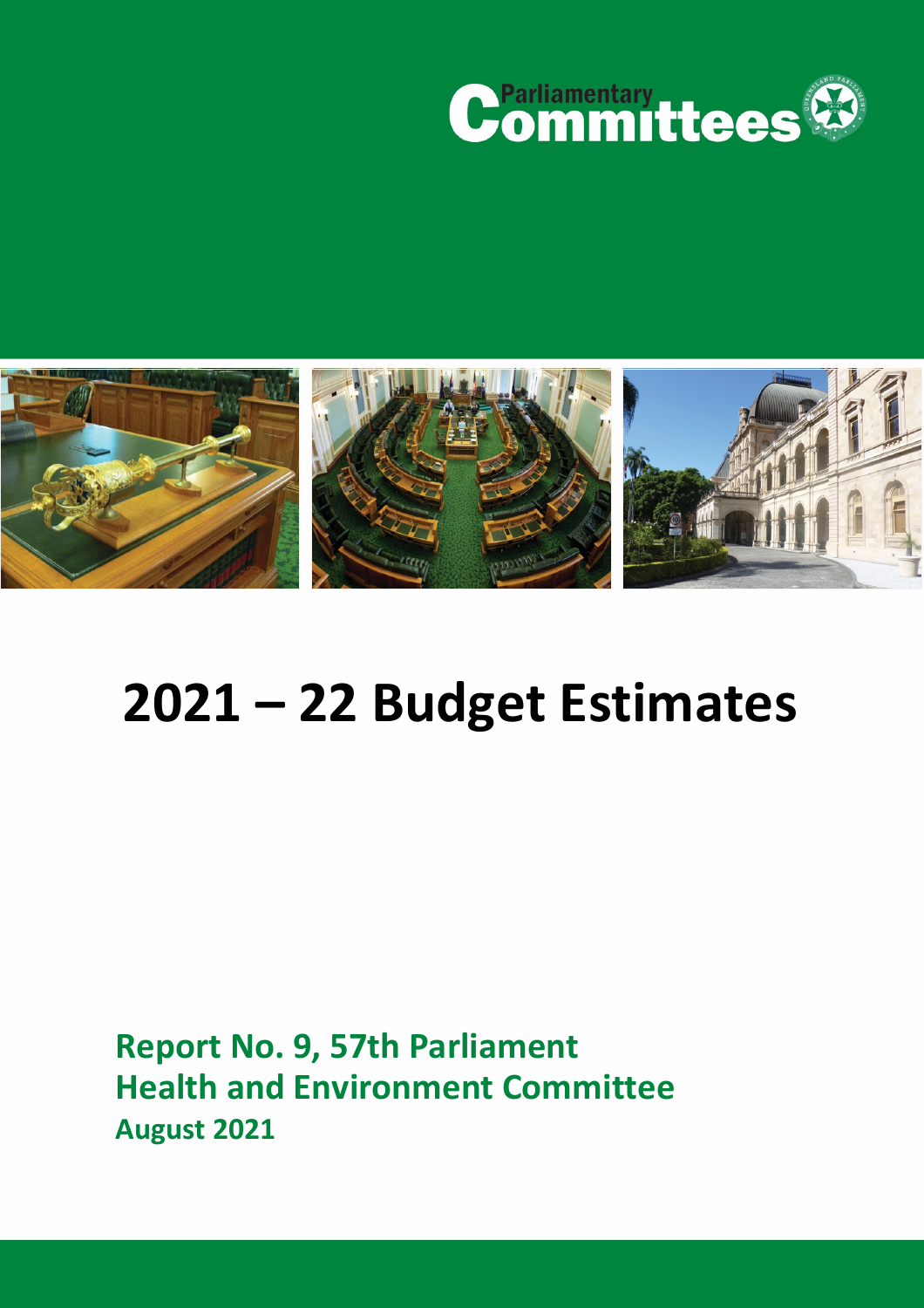# **Health and Environment Committee**

| <b>Chair</b>        | Mr Aaron Harper MP, Member for Thuringowa        |
|---------------------|--------------------------------------------------|
| <b>Deputy Chair</b> | Mr Robert (Rob) Molhoek MP, Member for Southport |
| <b>Members</b>      | Mr Stephen (Steve) Andrew MP, Member for Mirani  |
|                     | Ms Ali King MP, Member for Pumicestone           |
|                     | Ms Joan Pease MP, Member for Lytton              |
|                     | Dr Mark Robinson MP, Member for Oodgeroo         |

# **Committee Secretariat**

|                                                 | Committee Web Page www.parliament.qld.gov.au/HEC |
|-------------------------------------------------|--------------------------------------------------|
| <b>Technical Scrutiny</b><br><b>Secretariat</b> | +61 7 3553 6601                                  |
| Email                                           | hec@parliament.gld.gov.au                        |
| Fax                                             | +61 7 3553 6699                                  |
| <b>Telephone</b>                                | +61 7 3553 6626                                  |

#### **Acknowledgements**

The committee thanks the:

- Minister for Health and Ambulance Services
- Minister for the Environment and the Great Barrier Reef and Minister for Science and Youth Affairs.

The committee also acknowledges the assistance provided by departmental officers who contributed to the work of the committee during the estimates process.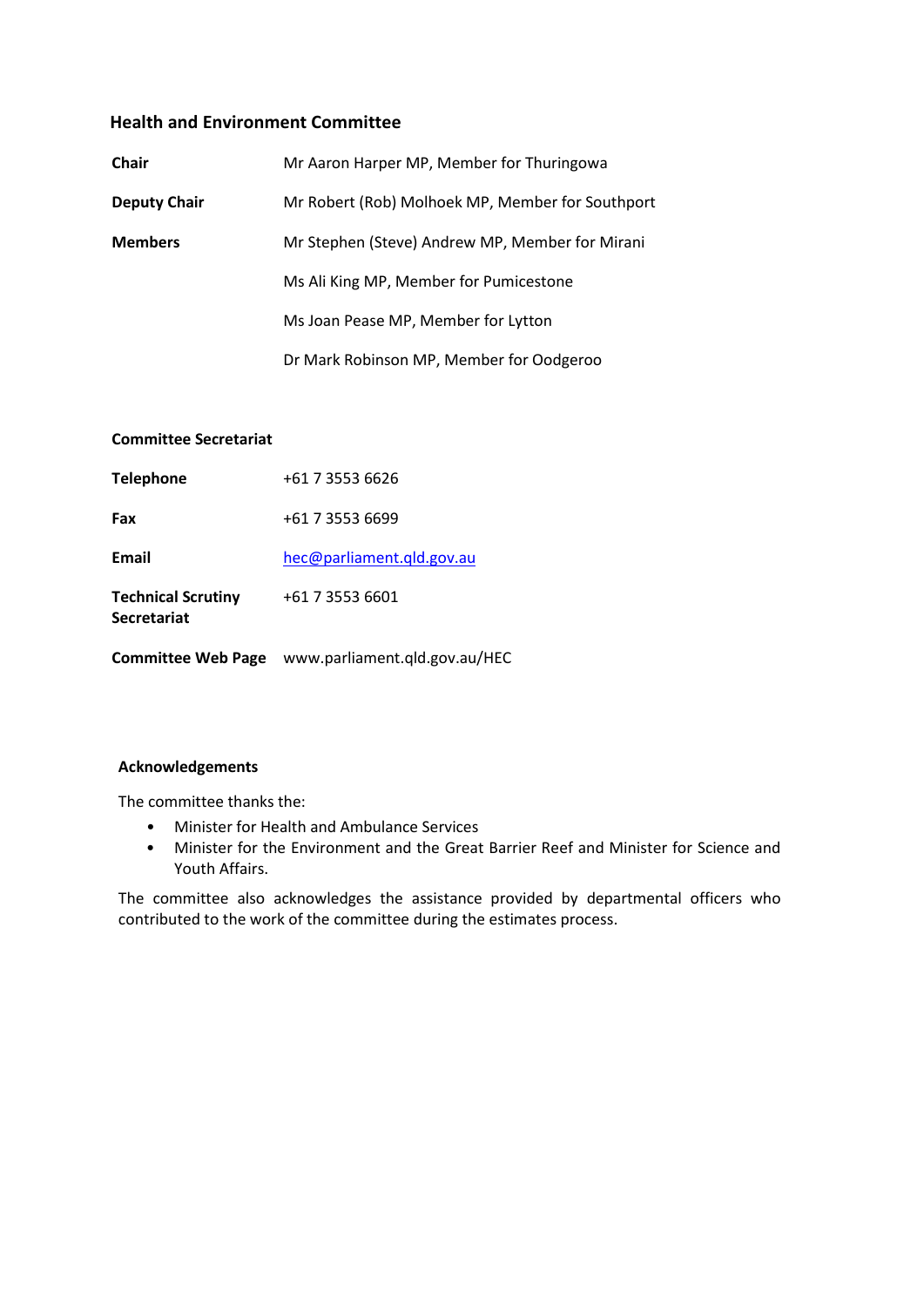# **Contents**

|              | <b>Abbreviations</b>    |                                                                                      | ii.            |
|--------------|-------------------------|--------------------------------------------------------------------------------------|----------------|
|              | <b>Chair's foreword</b> |                                                                                      | iii            |
| $\mathbf{1}$ | Introduction            |                                                                                      | 1              |
| 1.1          |                         | Role of the committee                                                                | 1              |
| 1.2          |                         | Aim of this report                                                                   | 1              |
| 1.3          |                         | Participation by other Members                                                       | $\overline{2}$ |
| 2            |                         | <b>Recommendation</b>                                                                | $\overline{2}$ |
| 3            |                         | <b>Minister for Health and Ambulance Services</b>                                    | 3              |
| 3.1          |                         | <b>Queensland Health</b>                                                             | 3              |
|              | 3.1.1                   | Response to, and recovery from, the COVID-19 pandemic                                | 4              |
|              | 3.1.2                   | Budget highlights - Queensland Health                                                | 4              |
|              | 3.1.3                   | Capital program                                                                      | 4              |
|              | 3.1.4                   | Concessions                                                                          | 5              |
|              | 3.1.5                   | <b>Hospital and Health Services</b>                                                  | 6              |
|              | 3.1.6                   | Queensland Ambulance Services                                                        | $\overline{7}$ |
|              | 3.1.7                   | Council of the Queensland Institute of Medical Research                              | 7              |
|              | 3.1.8                   | Queensland Mental Health Commission                                                  | 7              |
|              | 3.1.9                   | Office of the Health Ombudsman                                                       | 8              |
|              |                         | 3.1.10 Health and Wellbeing Queensland                                               | 8              |
| 3.2          |                         | Key issues raised during consideration of budget estimates                           | 8              |
| 4            |                         | Minister for the Environment and the Great Barrier Reef and Minister for Science and |                |
|              |                         | <b>Youth Affairs</b>                                                                 | 10             |
|              | 4.1.1                   | Budget highlights - Department of Environment and Science                            | 11             |
|              | 4.1.2                   | Capital program                                                                      | 12             |
| 4.2          |                         | Key issues raised during consideration of budget estimates                           | 12             |
| 5            |                         | <b>Statement of Reservation</b>                                                      | 14             |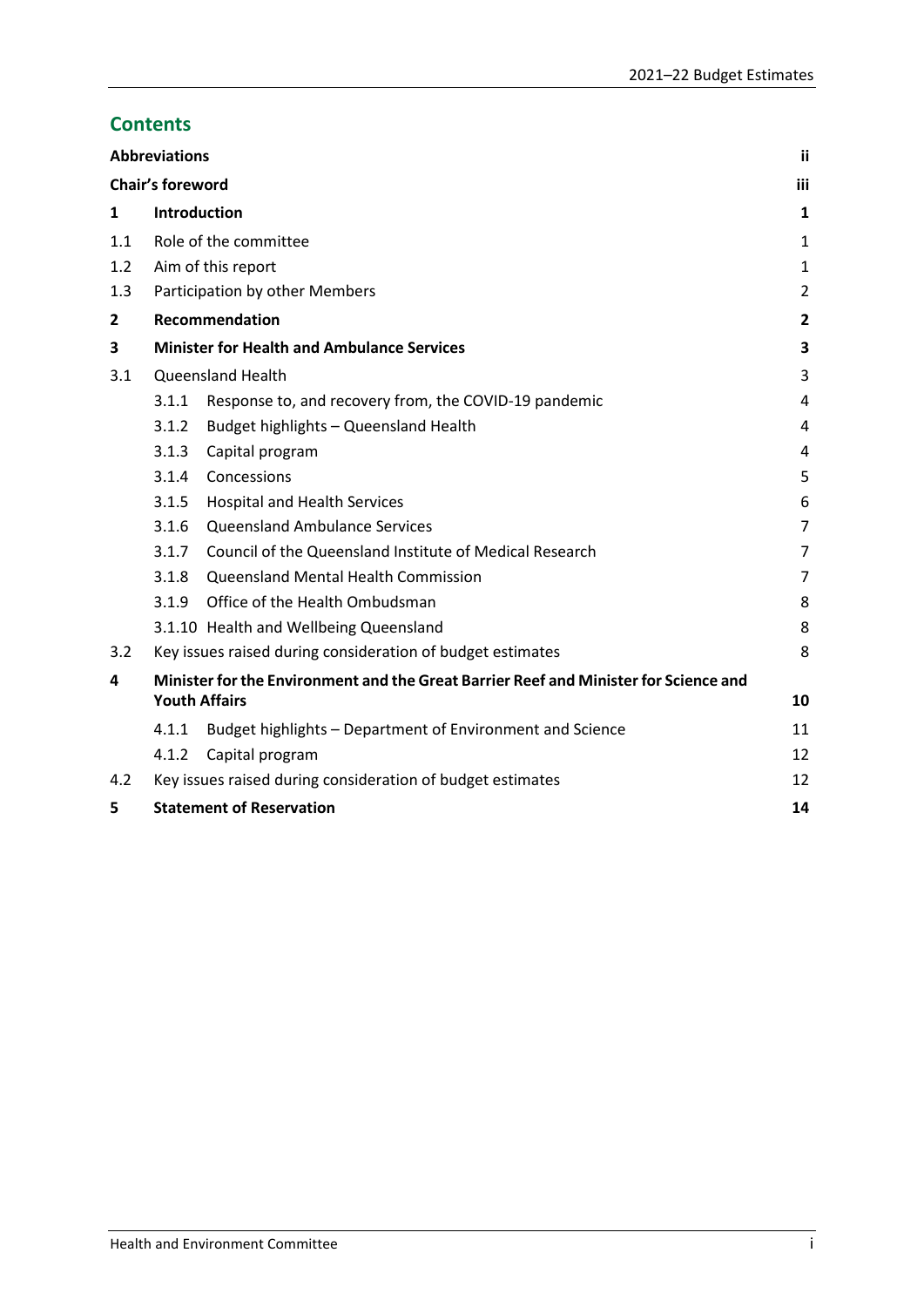# <span id="page-3-0"></span>**Abbreviations**

| committee      | <b>Health and Enviroment Committee</b>                                                                              |
|----------------|---------------------------------------------------------------------------------------------------------------------|
| DES/department | Department of Enviroment and Science                                                                                |
| HHS.           | <b>Hospital and Health Service</b>                                                                                  |
| ICT            | information and communications technology                                                                           |
| ieMR           | integrated electronic medical record system                                                                         |
| <b>OHO</b>     | Office of the Health Ombudsman                                                                                      |
| QAS            | Queensland Ambulance Service                                                                                        |
| <b>QIMR</b>    | Council of the Queensland Institute of Medical Research, also known as QIMR<br>Berghofer Medical Research Institute |
| ОМНС           | Queensland Mental Health Commission                                                                                 |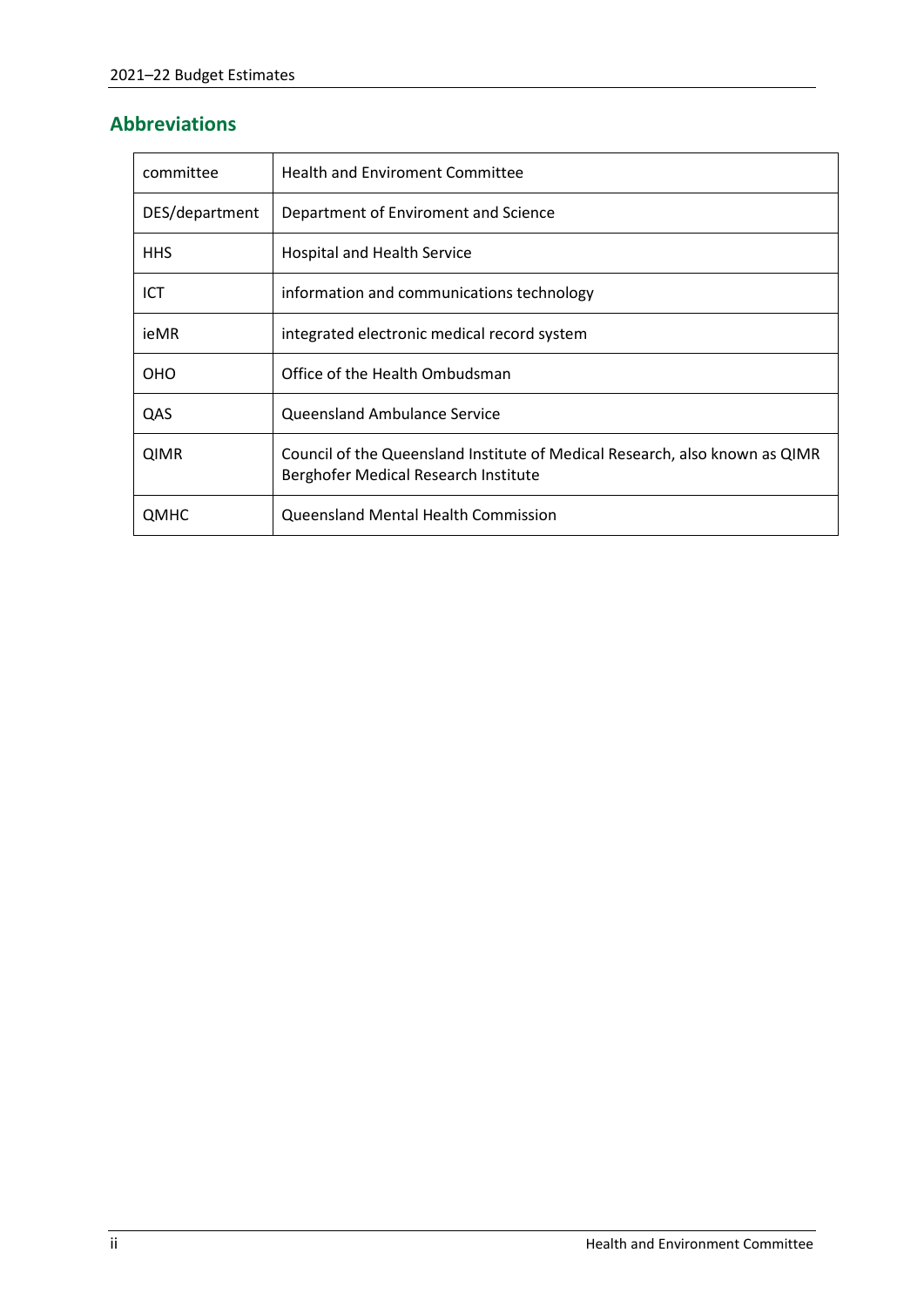# <span id="page-4-0"></span>**Chair's foreword**

This report presents a summary of the committee's examination of the budget estimates for the 2021-22 financial year.

Consideration of the budget estimates allows for the public examination of the responsible Ministers and the chief executive officers of agencies within the committee's portfolio areas. This was undertaken through the questions on notice and public hearing process.

The committee has recommended that the proposed expenditure, as detailed in the Appropriation Bill 2021 for the committee's areas of responsibility, be agreed to by the Legislative Assembly without amendment.

On behalf of the committee, I thank the Minister for Health and Ambulance Services and the Minister for the Environment and the Great Barrier Reef and Minister for Science and Youth Affairs, and departmental officers for their co-operation in providing information to the committee throughout this process.

I thank the members of the committee for their hard work and valuable contribution to the estimates process, and other members whose participation in the hearing provided additional scrutiny of the estimates.

I would also like to acknowledge the enormous contribution all our health and ambulance workers have made in the past 18 months in regard to responding to COVID-19. That has been achieved in a number of ways - through early responses, training, increased testing and treating those affected to help keep our community safe.

And a special mention has to go to the Chief Health Officer, Dr Jeannette Young PSM, who has not only kept Queensland safe but kept the Health and Environment Committee informed on changes to managing COVID through relevant extensions of COVID-19 public health orders. We wish her well in the future.

Aaron Harper MP

**Chair**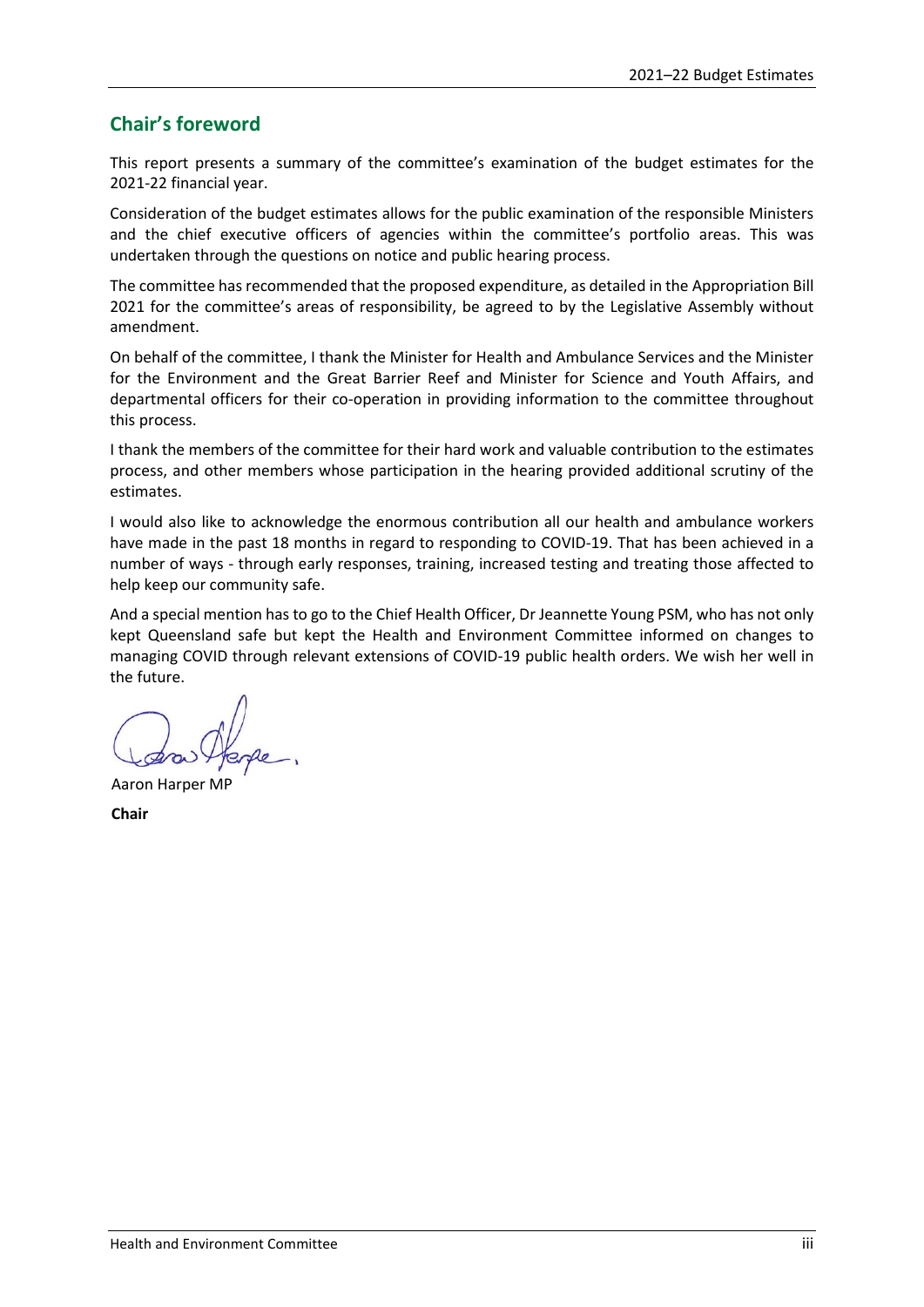# <span id="page-5-0"></span>**1 Introduction**

# <span id="page-5-1"></span>**1.1 Role of the committee**

The Health and Environment Committee (committee) is a portfolio committee of the Legislative Assembly which commenced on 26 November 2020 under the *Parliament of Queensland Act 2001* and the Standing Rules and Orders of the Legislative Assembly.<sup>[1](#page-5-3)</sup>

The committee's areas of responsibility are:

- Health and Ambulance Services
- Environment, Great Barrier Reef, Science and Youth Affairs.

Section 93(1) of the *Parliament of Queensland Act 2001* provides that a portfolio committee is responsible for examining each Bill and item of subordinate legislation in its portfolio areas to consider:

- the policy to be given effect by the legislation
- the application of fundamental legislative principles
- matters arising under the *Human Rights Act 2019*
- for subordinate legislation its lawfulness.

The committee also has oversight functions in relation to the Health Ombudsman and the health service complaints management system.

On 15 June 2021, the Appropriation Bill 2021 and the estimates for the committee's areas of responsibility were referred to the committee for investigation and report.<sup>[2](#page-5-4)</sup>

On 30 July 2021, the committee conducted a public hearing and took evidence about the proposed expenditure from the Minister for Health and Ambulance Services and the Minister for the Environment and the Great Barrier Reef and Minister for Science and Youth Affairs, and other witnesses. A copy of the transcript of the committee's hearing is available on the committee's webpage.

# <span id="page-5-2"></span>**1.2 Aim of this report**

This report summarises the estimates referred to the committee and highlights some of the issues the committee examined.

The committee considered the estimates referred to it by using information contained in:

• budget papers

 $\overline{a}$ 

- answers to pre-hearing questions on notice
- evidence taken at the hearing.

Prior to the public hearing, the committee provided the Minister for Health and Ambulance Services and the Minister for the Environment and the Great Barrier Reef and Minister for Science and Youth Affairs with questions on notice in relation to the estimates. The committee received responses to all of its questions, though one response did not provide the data that the committee had sought.

<span id="page-5-3"></span><sup>1</sup> *Parliament of Queensland Act 2001*, s 88 and Standing Order 194.

<span id="page-5-4"></span><sup>2</sup> Standing Order 177 provides for the automatic referral of the Annual Appropriation Bills to portfolio committees once the Bills have been read a second time.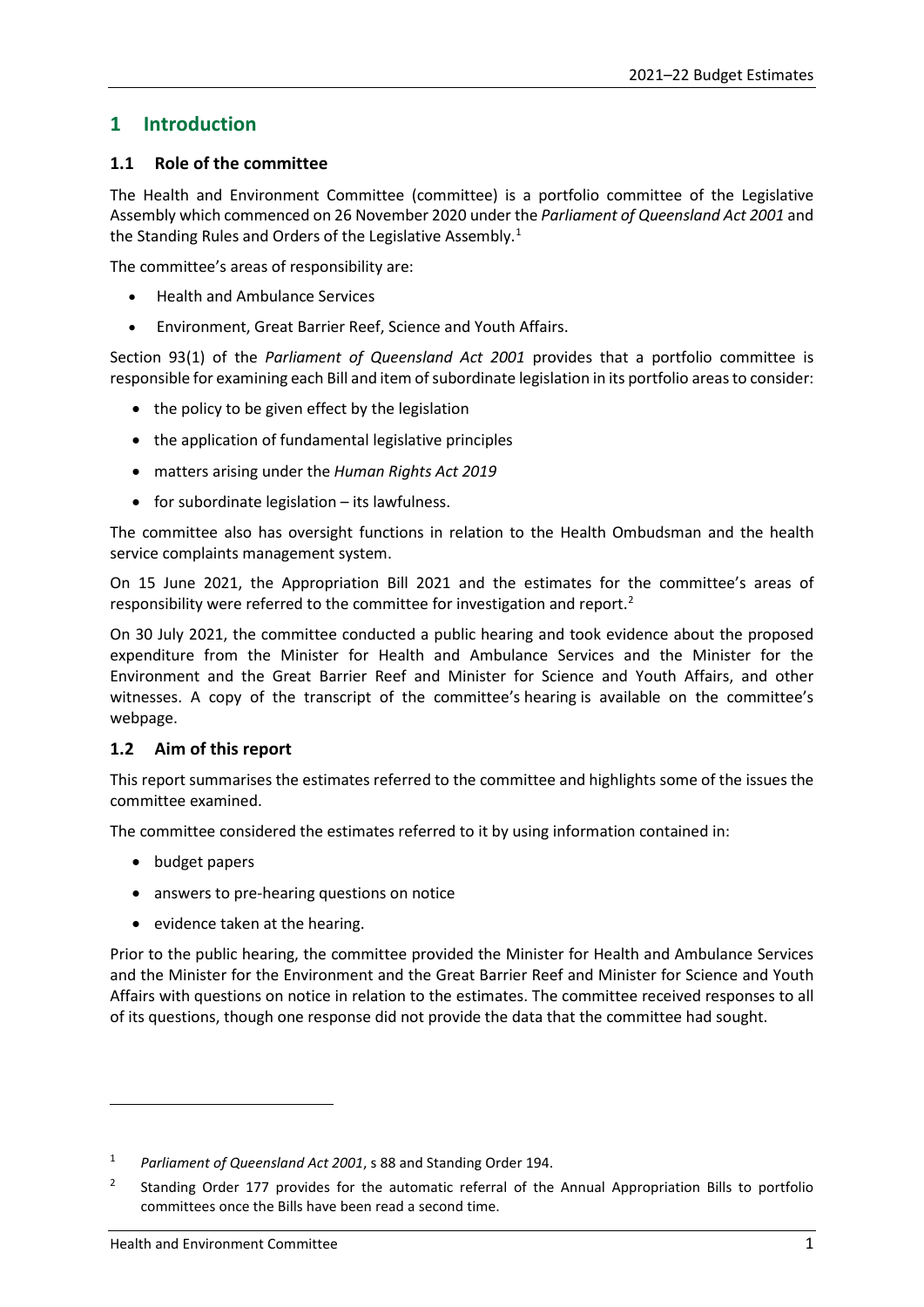The committee's Q13 to the Minister for Health and Ambulance Services asked the following:

Will the Minister advise the number of Severity Assessment Code (SAC) Incidents for SAC Categories 1 and 2, reported by HHS, and each financial year from 2015/16 – 2020/21?

The Minister's response to the question noted that the data requested 'would pose an unreasonable burden on the agency at a particularly busy time during COVID-19'.

Answers to the committee's pre-hearing questions on notice and documents tabled during the hearing are included in a volume of additional information tabled with this report.

# <span id="page-6-0"></span>**1.3 Participation by other Members**

The committee gave leave for other Members to participate in the hearing in accordance with Standing Order 181(e). The following Members participated in the hearing:

- Ms Rosslyn (Ros) Bates MP, Member for Mudgeeraba
- Mr Michael Berkman MP, Member for Maiwar
- Mr David Crisafulli MP, Member for Broadwater
- Dr Amy MacMahon MP, Member for South Brisbane
- Mr Samuel (Sam) O'Connor MP, Member for Bonney.

# <span id="page-6-1"></span>**2 Recommendation**

Pursuant to Standing Order 187(1), the committee must state whether the proposed expenditures referred to it are agreed to.

#### **Recommendation 1**

The committee recommends that the proposed expenditure, as detailed in the Appropriation Bill 2021 for the committee's areas of responsibility, be agreed to by the Legislative Assembly without amendment.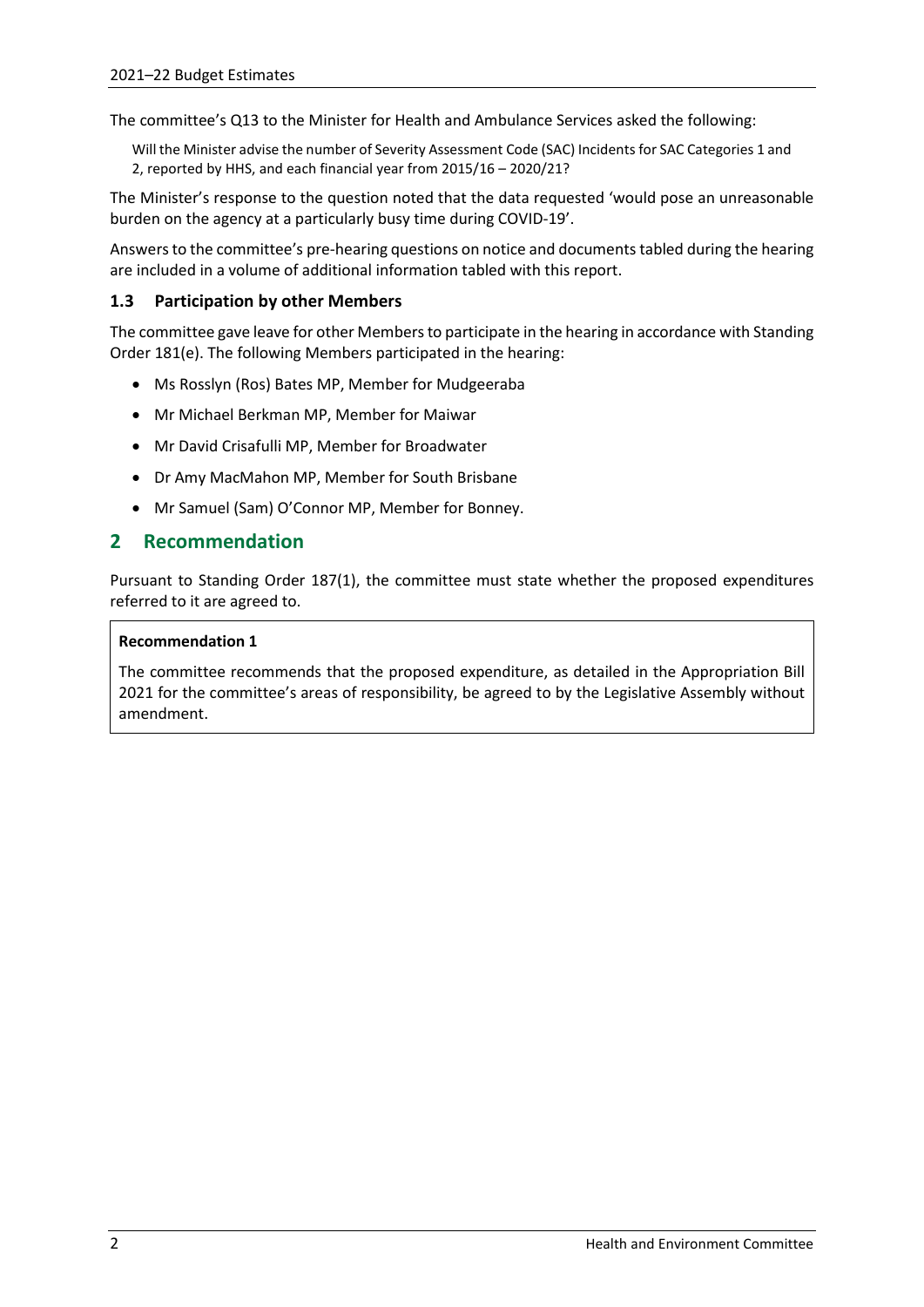# <span id="page-7-0"></span>**3 Minister for Health and Ambulance Services**

Hon Yvette D'Ath MP, Minister for Health and Ambulance Services, is the Minister responsible for Queensland Health. Queensland Health comprises the following service areas:

- the Department of Health
- 16 independent Hospital and Health Services (HHSs) situated across the state
- the Queensland Ambulance Service (QAS).

In addition, the Minister is responsible for:

- the Council of the Queensland Institute of Medical Research (QIMR)
- the Queensland Mental Health Commission (QMHC)
- the Office of the Health Ombudsman (OHO)
- $\bullet$  Health and Wellbeing Queensland.<sup>[3](#page-7-2)</sup>

#### <span id="page-7-1"></span>**3.1 Queensland Health**

The following table taken from the Appropriation Bill 2021 shows the appropriations for Queensland Health for 2021-22 compared with the budgeted and estimated actual cash appropriations for 2020 - 21.

| <b>Appropriations</b>   | <b>Budget</b><br>2020-2021<br>\$′000 | <b>Est. Actual</b><br>2020-2021<br>\$′000 | Vote 2021-22<br>\$'000 |
|-------------------------|--------------------------------------|-------------------------------------------|------------------------|
| <b>Controlled Items</b> |                                      |                                           |                        |
| departmental services   | 12,283,406                           | 12,332,464                                | 12,714,683             |
| equity adjustment       | (98,740)                             | (238, 627)                                | 272,460                |
| Administered Items      | 69,296                               | 69,770                                    | 77,212                 |
| Vote                    | 12,253,962                           | 12,163,607                                | 13,064,355             |

## **Table 1: Appropriations for Queensland Health for 2020-21 and 2021-22**

Source: Appropriation Bill 2021, Schedule 2, p 17.

As highlighted in Table 1, the 2021-22 appropriation of \$13.064 billion represents an increase of \$810.4 million or 6.61% on the appropriation for 2020-21.

The reporting entity income statement for Queensland Health and Hospital and Health Services (excluding administered income) estimates the total expenses for 2021–22 to be \$20.885 billion, representing an increase of \$685.7 million or 3.39% from the 2020-21 budget.<sup>[4](#page-7-3)</sup>

According to the Service Delivery Statements this increased expenditure includes the workforce requirements to meet the ongoing growth in demand for frontline health services, including the ongoing response to COVID-19, enterprise bargaining agreements and depreciation.<sup>[5](#page-7-4)</sup>

<span id="page-7-2"></span><sup>&</sup>lt;sup>3</sup> Queensland Budget 2021-21, Service Delivery Statements, Queensland Health, p 1.

<span id="page-7-3"></span><sup>4</sup> Queensland Budget 2021-21, Service Delivery Statements, Queensland Health, p 13.

<span id="page-7-4"></span><sup>5</sup> Queensland Budget 2021-21, Service Delivery Statements, Queensland Health, p 12.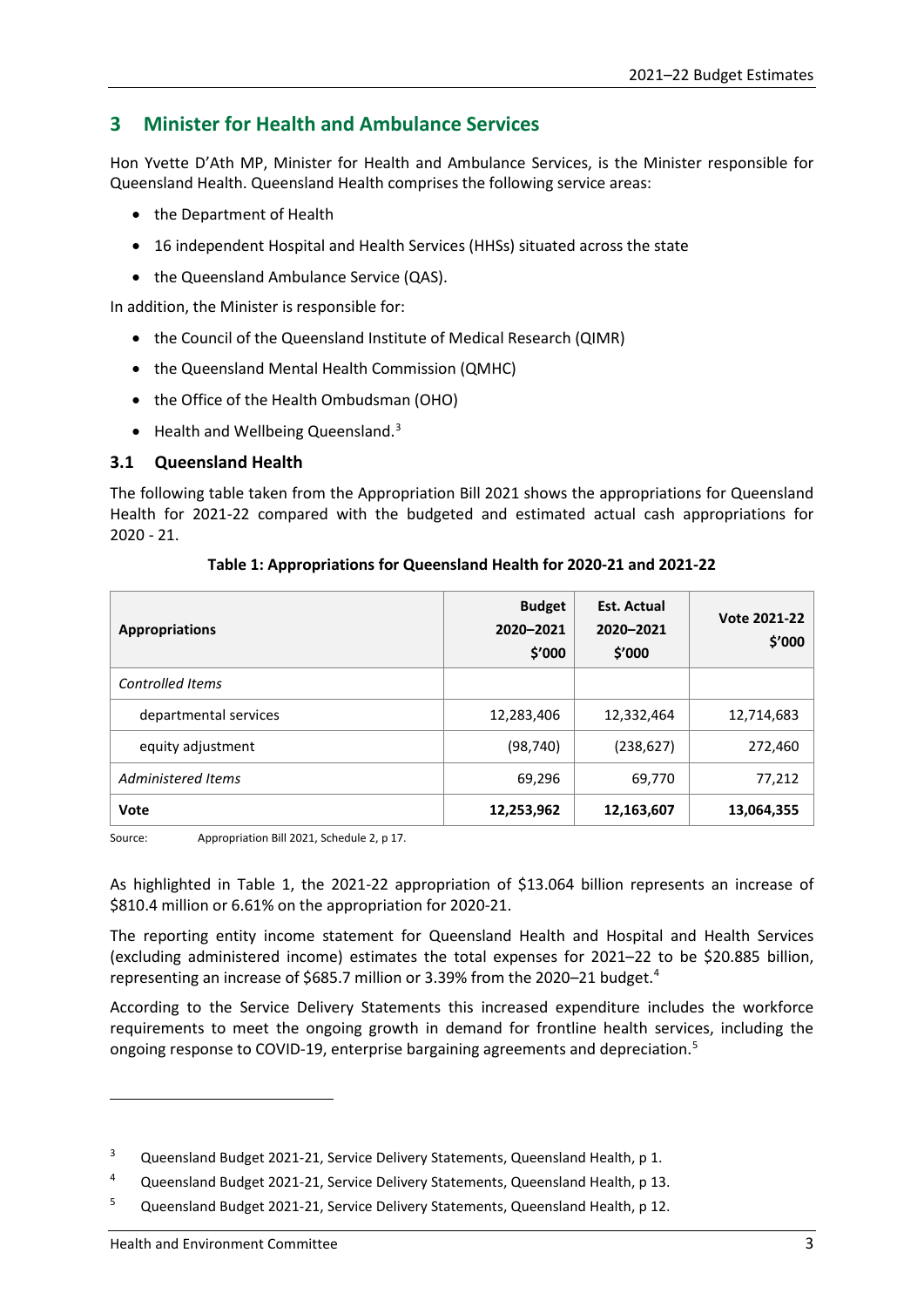Queensland Health administers funds on behalf of the state. Total administered income and expenses in 2021-22 are budgeted to be \$77.2 million, an increase of \$7.9 million or 11.42% from the 2020-21 budget. [6](#page-8-3)

# <span id="page-8-0"></span>**3.1.1 Response to, and recovery from, the COVID-19 pandemic**

As noted in the Service Delivery Statements, in 2021-22 Queensland Health is continuing to play a leading role in the state's response to, and recovery from, the COVID-19 pandemic. Queensland Health has pivoted the health system to ensure the health of the community is protected to prepare for any outbreaks that may occur. This includes:

- standing up the state health emergency coordination centre and similar functions in HHSs
- increasing intensive care, acute care, emergency department and emergency services capacity
- standing up fever clinics, contract tracing capacity, expanding community screening and 13 HEALTH services to those seeking further information
- the provision of the hotel quarantine system
- the successful rollout of the vaccination program the largest vaccination program in Queensland's history.[7](#page-8-4)

In total, the Budget includes \$480 million to continue the COVID-19 response, which will deliver fever clinics, contact tracing and testing capability, the vaccination program, compliance activities, facilitation of quarantine in government arranged accommodation, COVID-19 contact centres and wellness checks for people in mandatory quarantine.<sup>[8](#page-8-5)</sup>

## <span id="page-8-1"></span>**3.1.2 Budget highlights – Queensland Health**

The Service Delivery Statements outline the Queensland Health budget highlights for 2021-22 which include:

- additional funding of \$482.5 million in 2021–22 to address pressures in emergency patient flow through public hospitals, elective surgery and specialist outpatient waitlists and to support the opening of the Nambour General Hospital Redevelopment
- additional funding of \$37.8 million over 2 years from 2021–22 to support implementation of the Growing Deadly Families Aboriginal and Torres Strait Islander Maternity Services Strategy 2019– 2025, the development of First Nations Health Equity Strategies across the 16 HHSs, to uplift First Nations workforce training and capacity, and to embed the Institute for Urban Indigenous Health Connect Plus program in South East Queensland
- investment of \$177 million for the purchase of public health services through the expansion at Mater Public Hospital Springfield

#### <span id="page-8-2"></span>**3.1.3 Capital program**

The Capital Statement outlines elements of the capital investment program. In 2021-22, \$1.352 billion is allocated to the capital investment program $9$  including:

• \$283.7 million as part of the Building Better Hospitals program including the Caboolture Redevelopment (\$103.5 million), the Ipswich Hospital Expansion Stage 1A (\$92.4 million), the

<span id="page-8-3"></span><sup>6</sup> Queensland Budget 2021-22, Service Delivery Statements, Queensland Health, p 22.

<span id="page-8-4"></span><sup>&</sup>lt;sup>7</sup> Queensland Budget 2021-22, Service Delivery Statements, Queensland Health, p 1.

<span id="page-8-5"></span><sup>8</sup> Queensland Budget 2021-22, Budget Strategy and Outlook, p 3.

<span id="page-8-6"></span><sup>9</sup> Queensland Budget 2021-22, Capital Statement, p 85.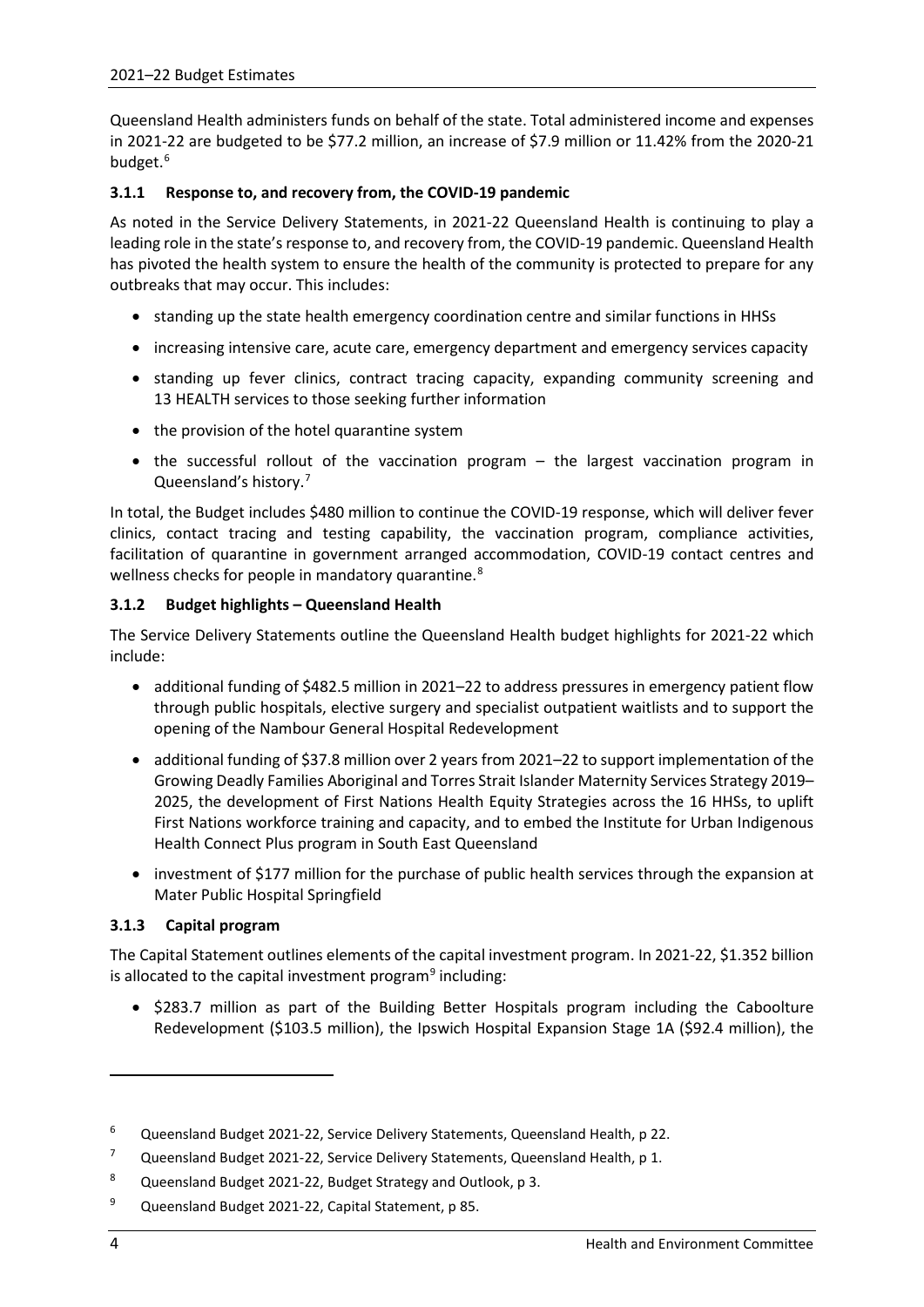Logan Hospital Expansion (\$79.5 million) and the Logan Hospital Maternity Services Upgrade  $(510.5 \text{ million})^{10}$  $(510.5 \text{ million})^{10}$  $(510.5 \text{ million})^{10}$ 

- \$233.6 million under the Sustaining Capital Program distributed across the HHSs and Department of Health for a range of capital works projects, minor capital projects and replacement of health technology equipment $11$
- \$120.5 million in information and communications technology (ICT) to support the safe and efficient provision of health services that enable the successful delivery of health care and business services across Queensland<sup>[12](#page-9-3)</sup>
- \$105 million in 2021-22 as part of the \$265 million Satellite Hospitals Program for satellite hospitals at Bribie Island, Caboolture, Brisbane South, Pine Rivers, Gold Coast, Ipswich, and Redlands $13$
- \$66.4 million to continue essential upgrades to health facilities across Queensland, including repurposing of the Nambour Hospital, redevelopment of the Atherton Hospital, and staged refurbishment of the Thursday Island Hospital and Primary Health Care Centre<sup>[14](#page-9-5)</sup>
- \$50.4 million for other acquisitions of property, plant and equipment (\$17 million for the Queensland Health Emission Reduction Program, \$11.1 million for the Queen Elizabeth II Jubilee Hospital 24 Bed Interim Demand Strategy project and \$5.5 million for the delivery of a second Computed Tomography (CT) scanner for the Robina Hospital $1^{15}$  $1^{15}$  $1^{15}$
- \$50.2 million as part of the Rural and Regional Infrastructure Package for construction of a new mental health facility at Cairns Hospital, a purpose-built Sarina Hospital and staff accommodation, staff accommodation projects across the State, and for the replacement of the Mer (Murray) Island Primary Health Care Centre.[16](#page-9-7)

#### <span id="page-9-0"></span>**3.1.4 Concessions**

1

The total cost of concessions provided via schemes administered by Queensland Health is estimated at \$311.0 million in 2021-22.<sup>[17](#page-9-8)</sup> Table 2 below provides a breakdown of concession funding for 2021-22 for schemes administered by Queensland Health:

| <b>Concession Scheme</b>                 | 2020-21<br><b>Est. Actual</b><br>\$ million | 2021-22<br><b>Estimated</b><br>\$ million |
|------------------------------------------|---------------------------------------------|-------------------------------------------|
| Oral Health Scheme <sup>1</sup>          | 175.7                                       | 175.7                                     |
| Patient Travel Subsidy Scheme            | 84.0                                        | 94.8                                      |
| Medical Aids Subsidy Scheme <sup>1</sup> | 28.7                                        | 28.7                                      |
| Spectacle Supply Scheme                  | 9.9                                         | 10.0                                      |

|  | Table 2: Concessions administered by Queensland Health |  |  |
|--|--------------------------------------------------------|--|--|
|--|--------------------------------------------------------|--|--|

- <span id="page-9-1"></span><sup>10</sup> Queensland Budget 2021-22, Capital Statement, pp 76-77.
- <span id="page-9-2"></span><sup>11</sup> Queensland Budget 2021-22, Capital Statement, p 77.
- <span id="page-9-3"></span><sup>12</sup> Queensland Budget 2021-22, Capital Statement, p 79.
- <span id="page-9-4"></span><sup>13</sup> Queensland Budget 2021-22, Capital Statement, p 77.
- <span id="page-9-5"></span><sup>14</sup> Queensland Budget 2021-22, Capital Statement, p 77.
- <span id="page-9-6"></span><sup>15</sup> Queensland Budget 2021-22, Capital Statement, pp 79-80.
- <span id="page-9-7"></span><sup>16</sup> Queensland Budget 2021-22, Capital Statement, pp 77-78.
- <span id="page-9-8"></span><sup>17</sup> Queensland Budget 2021-22, Budget Strategy and Outlook, p 208.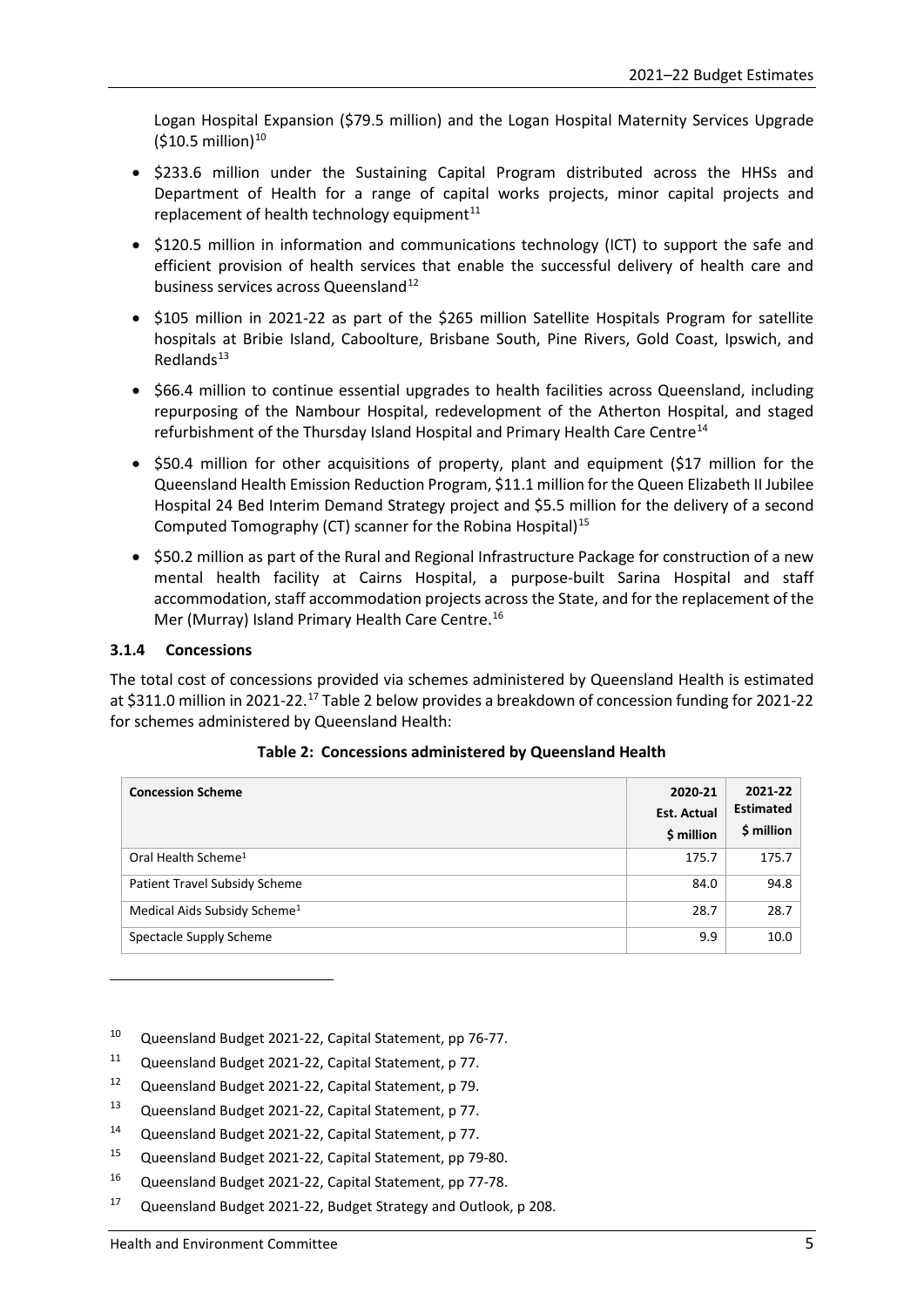| Hospital Car Parking Concession Scheme | 1.6   |  |
|----------------------------------------|-------|--|
| <b>Total</b>                           | 299.9 |  |

Notes:

- 1. The Queensland Government allocated \$94.8 million to support Queenslanders to travel to their appointments in 2020–21. Due to the increased utilisation of telehealth options, there has been no increase in the budget in 2021–22. The impacts of COVID-19 on the health service, together with travel restrictions and an increase in telehealth services, have reduced the need for patients to travel for appointments.
- 2. 2021–22 should see a return to normal operation and statistics reflective of the true demand that exists for MASS services pending the COVID-19 vaccine rollout.

3. Actual expenditure varies slightly from year to year in response to demand by eligible patients, the value of parking tickets and the level of subsidy provided, at each site.

Source: Queensland Budget 2021-22, Budget Strategy and Outlook, Budget Paper No. 2, p 237.<br>Note: Footnotes in the table have not been reproduced.

Footnotes in the table have not been reproduced.

#### <span id="page-10-0"></span>**3.1.5 Hospital and Health Services**

Table 3 compares the 2020-21 and 2021-22 budgets for each HHS based on the figures in the Service Delivery Statements.

| <b>Hospital and Health Service*</b>                             | 2020-21<br><b>Budget</b><br>\$'000 | 2021-22<br><b>Budget</b><br>\$'000 | <b>Change from</b><br>2020-21 to<br>2021-22 (%) |
|-----------------------------------------------------------------|------------------------------------|------------------------------------|-------------------------------------------------|
| Cairns and Hinterland Hospital and Health Service (p 33)        | 1,051,311                          | 1,081,274                          | 2.85                                            |
| Central Queensland Hospital and Health Service (p 40)           | 661,333                            | 691,404                            | 4.55                                            |
| Central West Hospital and Health Service (p 46)                 | 86,071                             | 89,938                             | 4.49                                            |
| Children's Health Queensland Hospital and Health Service (p 52) | 870,455                            | 898,084                            | 3.17                                            |
| Darling Downs Hospital and Health Service (p 58)                | 901,354                            | 937,178                            | 3.85                                            |
| Gold Coast Hospital and Health Service (p 64)                   | 1,695,089                          | 1,773,837                          | 4.65                                            |
| Mackay Hospital and Health Service (p 70)                       | 493,038                            | 514,581                            | 4.37                                            |
| Metro North Hospital and Health Service (p 76)                  | 3,217,509                          | 3,364,482                          | 4.57                                            |
| Metro South Hospital and Health Service (p 82)                  | 2,671,156                          | 2,776,258                          | 3.93                                            |
| North West Hospital and Health Service (p 89)                   | 199,670                            | 207,656                            | 4.00                                            |
| South West Hospital and Health Service (p 95)                   | 166,282                            | 169,707                            | 2.06                                            |
| Sunshine Coast Hospital and Health Service (p 102)              | 1,312,763                          | 1,364,628                          | 3.95                                            |
| Torres and Cape Hospital and Health Service (p 108)             | 240,154                            | 250,023                            | 4.11                                            |
| Townsville Hospital and Health Service (p 114)                  | 1,097,027                          | 1,129,166                          | 2.92                                            |
| West Moreton Hospital and Health Service (p 120)                | 691,042                            | 750,488                            | 8.60                                            |
| Wide Bay Hospital and Health Service (p 126)                    | 692,347                            | 724,910                            | 4.70                                            |

#### **Table 3: Comparative Budgets for Hospital and Health Services, 2020-21 and 2021-22**

Source: Queensland Budget 2021-22, Service Delivery Statements.

Note: \* The SDS page numbers for HHSs are noted in the table.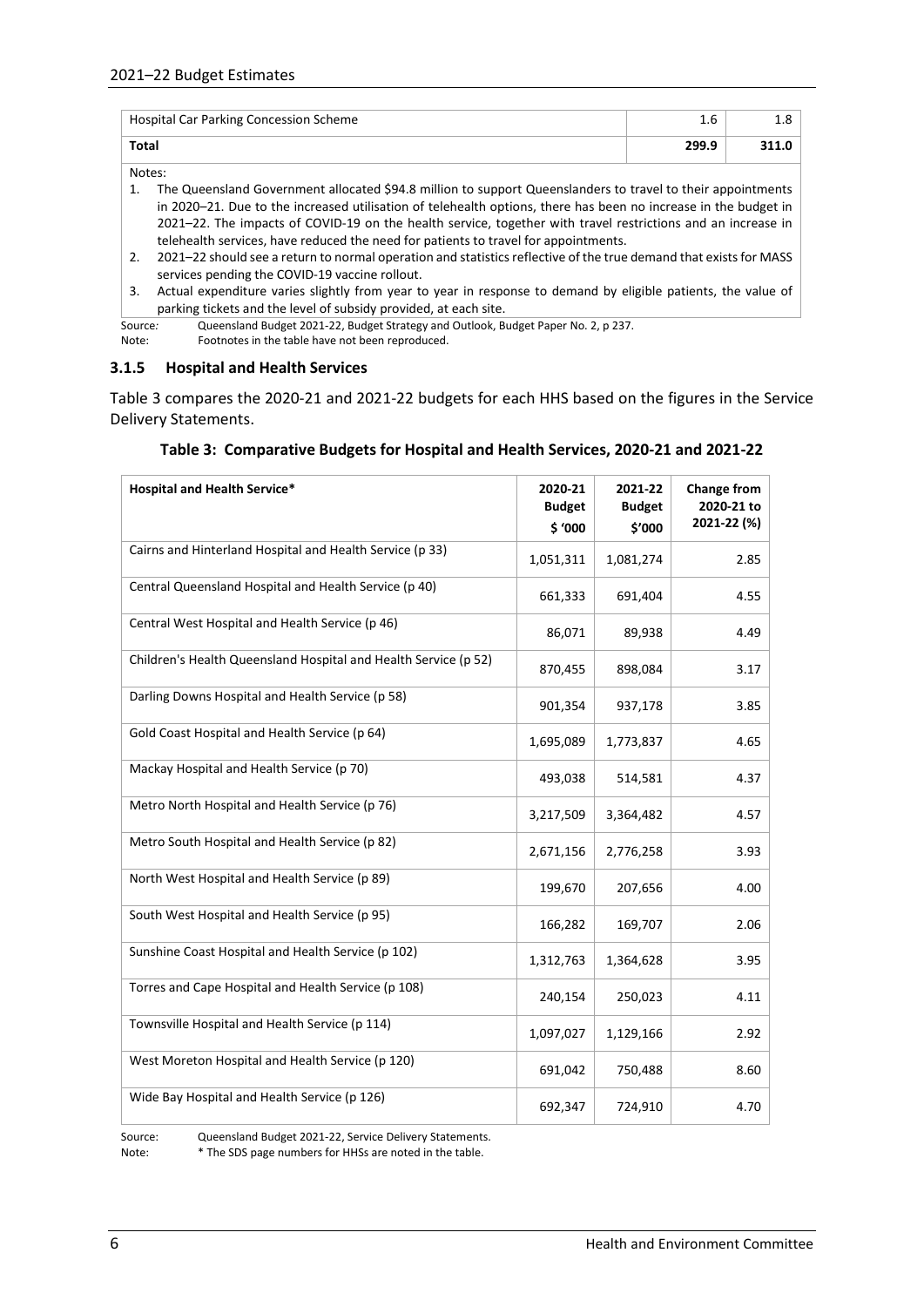# <span id="page-11-0"></span>**3.1.6 Queensland Ambulance Services**

The QAS operates as a statewide service within Queensland Health, and is the principal provider of pre-hospital emergency medical care and ambulance transport services in Queensland.<sup>[18](#page-11-3)</sup> According to the Service Delivery Statements, QAS delivers ambulance services from 302 response locations across Queensland and these services are coordinated through 8 operations centres.[19](#page-11-4)

The budget for controlled items for QAS in 2021-22 is estimated at \$988.4 million compared to \$933.9 million in [20](#page-11-5)20-21. This represents an increase of 5.83%.<sup>20</sup>

The Capital Statement outlines an investment of \$61.8 million in 2021-22 in capital purchases to support essential frontline services.<sup>[21](#page-11-6)</sup> This investment includes:

- \$8.3 million to progress the planning and construction phases for new ambulance stations at Caloundra South, Petrie (Lawnton), Morayfield, Ormeau, Ripley, Burdell (including a Local Ambulance Service Network office), and a replacement ambulance station at North Rockhampton
- \$9.9 million for the redevelopment of the Cairns Ambulance Station and Operations Centre, Southport Ambulance Station and Gold Coast Operations Centre, and refurbishment of the Rockhampton Ambulance Station and Operations Centre
- \$5 million investment in minor works at various existing stations to improve functionality, amenities and prolong useful life
- \$29 million to commission 136 new and replacement ambulance vehicles including the continued rollout of power assisted stretchers and \$1.5 million for the fit-out of Emergency Response Vehicles
- \$5 million investment in ICT for software development projects to enhance patient care and service delivery.<sup>[22](#page-11-7)</sup>

#### <span id="page-11-1"></span>**3.1.7 Council of the Queensland Institute of Medical Research**

The Minister also has statutory responsibility for the budget of QIMR, a medical research institution.<sup>[23](#page-11-8)</sup> QIMR aims to improve health by developing prevention strategies, new diagnostics and better health treatments.<sup>[24](#page-11-9)</sup>

Operating expenses for the QIMR in 2021-22 are estimated at \$118.3 million compared to \$119.7 million in 2020-21.<sup>25</sup>

#### <span id="page-11-2"></span>**3.1.8 Queensland Mental Health Commission**

The Minister also has ministerial responsibility for the budget of the QMHC which has a separate appropriation. The QMHC is an independent statutory body working to improve Queenslanders'

- <span id="page-11-6"></span><sup>21</sup> Queensland Budget 2021-22, Capital Statement, p 80.
- <span id="page-11-7"></span><sup>22</sup> Queensland Budget 2021-22, Capital Statement, p 80.
- <span id="page-11-8"></span><sup>23</sup> Queensland Budget 2021-22, Service Delivery Statements, Queensland Health, p 129.

<span id="page-11-10"></span><sup>25</sup> Queensland Budget 2021-22, Service Delivery Statements, Queensland Health, p 131.

1

<span id="page-11-3"></span><sup>18</sup> Queensland Budget 2021-22, Service Delivery Statements, Queensland Health, p 25.

<span id="page-11-4"></span><sup>19</sup> Queensland Budget 2021-22, Service Delivery Statements, Queensland Health, p 25.

<span id="page-11-5"></span><sup>&</sup>lt;sup>20</sup> Queensland Budget 2021-22, Service Delivery Statements, Queensland Health, p 27.

<span id="page-11-9"></span><sup>&</sup>lt;sup>24</sup> Queensland Budget 2021-22, Service Delivery Statements, Queensland Health, p 129.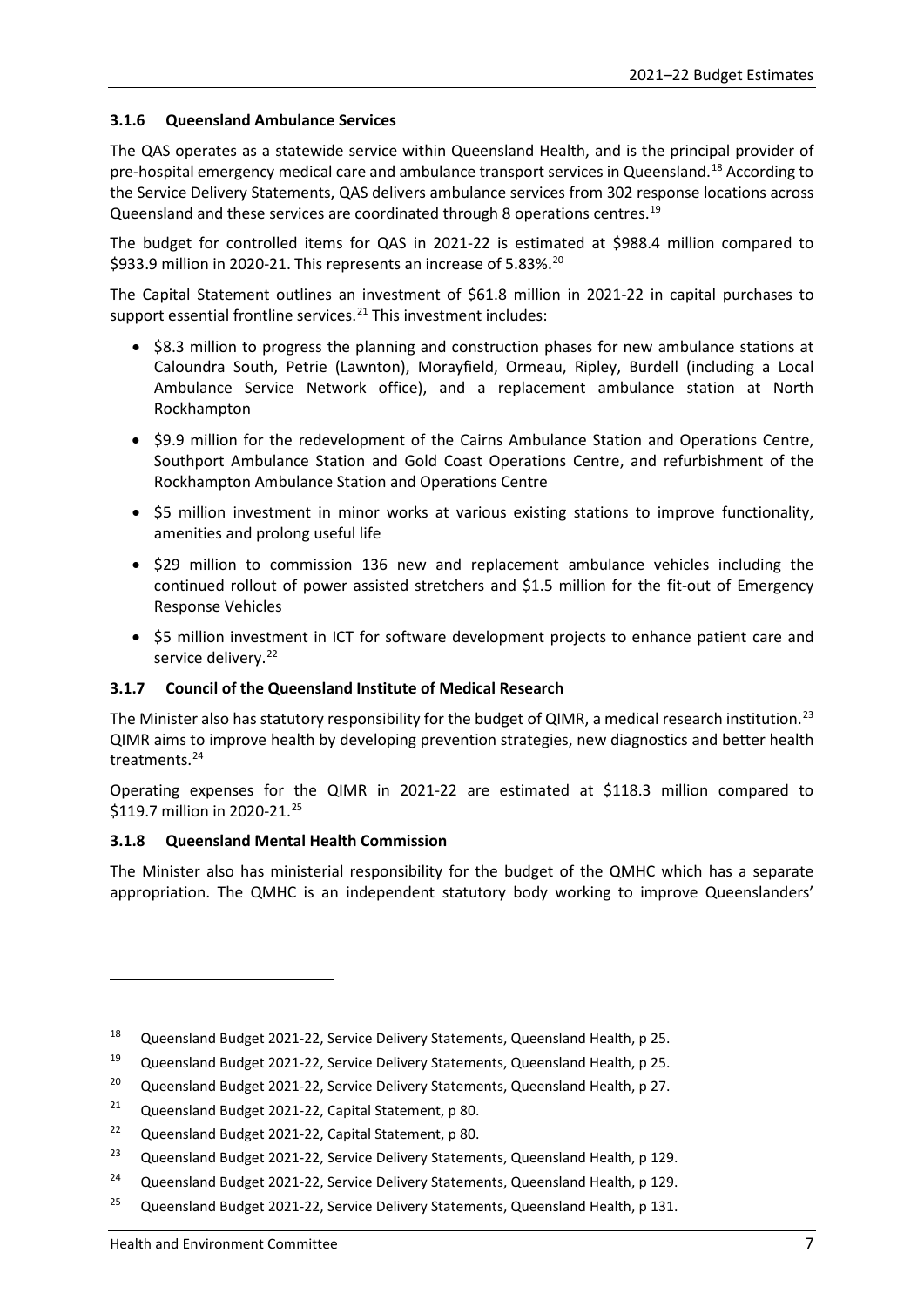mental health and wellbeing. The QMHC drives ongoing reform to create a more integrated, evidencebased, recovery-oriented mental health, drugs and alcohol service system in Queensland.<sup>26</sup>

Operating expenses for the QMHC in 2021-22 are estimated at \$9.5 million compared to \$9.8 million in 2020-21. [27](#page-12-4) 

# <span id="page-12-0"></span>**3.1.9 Office of the Health Ombudsman**

The Minister also has ministerial responsibility for the budget of the OHO which has a separate appropriation.

The OHO's purpose is to protect the health and safety of consumers, promote high standards in health service delivery and facilitate responsive complaint management.<sup>[28](#page-12-5)</sup>

Operating expenses for the OHO in 2021-22 are estimated at \$22.5 million compared to \$22.4 million in 2020-21. [29](#page-12-6) 

## <span id="page-12-1"></span>**3.1.10 Health and Wellbeing Queensland**

The Minister has statutory responsibility for the budget of Health and Wellbeing Queensland. According to the Service Delivery Statements, Health and Wellbeing Queensland's purpose is to partner, create and to amplify policy and actions that achieve real and measurable improvements to the health of every Queenslander.<sup>[30](#page-12-7)</sup>

Operating expenses for Health and Wellbeing Queensland in 2021-22 are estimated at \$45.9 million compared to \$37.9 million in 2020-21. $31$ 

# <span id="page-12-2"></span>**3.2 Key issues raised during consideration of budget estimates**

Issues raised and considered by the committee in relation to the budget estimates for 2021-22 for the portfolio areas of Health and Ambulance Services include:

- expenditure in 2020-21 by HHSs compared with budgeted allocations for 2021-22
- expenditure from the \$2 billion Hospital Building Fund
- the Building Better Hospitals program
- investment in South-East Queensland health infrastructure
- the satellite hospital program, planned locations and clinical services
- access to health services for people living in North Queensland
- the number of hospital beds in each HHS and the impact on ambulance ramping
- growth in emergency department presentations
- the increase in numbers of frontline health workers
- the challenges of recruiting and retaining clinical staff in rural and regional areas and actions by the government to address those challenges

<span id="page-12-3"></span><sup>&</sup>lt;sup>26</sup> Queensland Budget 2021-22, Service Delivery Statements, Queensland Health, p 134.

<span id="page-12-4"></span><sup>&</sup>lt;sup>27</sup> Queensland Budget 2021-22, Service Delivery Statements, Queensland Health, p 137.

<span id="page-12-5"></span><sup>&</sup>lt;sup>28</sup> Queensland Budget 2021-22, Service Delivery Statements, Queensland Health, p 140.

<span id="page-12-6"></span><sup>&</sup>lt;sup>29</sup> Queensland Budget 2021-22, Service Delivery Statements, Queensland Health, p 142.

<span id="page-12-7"></span><sup>&</sup>lt;sup>30</sup> Queensland Budget 2021-22, Service Delivery Statements, Queensland Health, p 145.

<span id="page-12-8"></span><sup>&</sup>lt;sup>31</sup> Queensland Budget 2021-22, Service Delivery Statements, Queensland Health, p 148.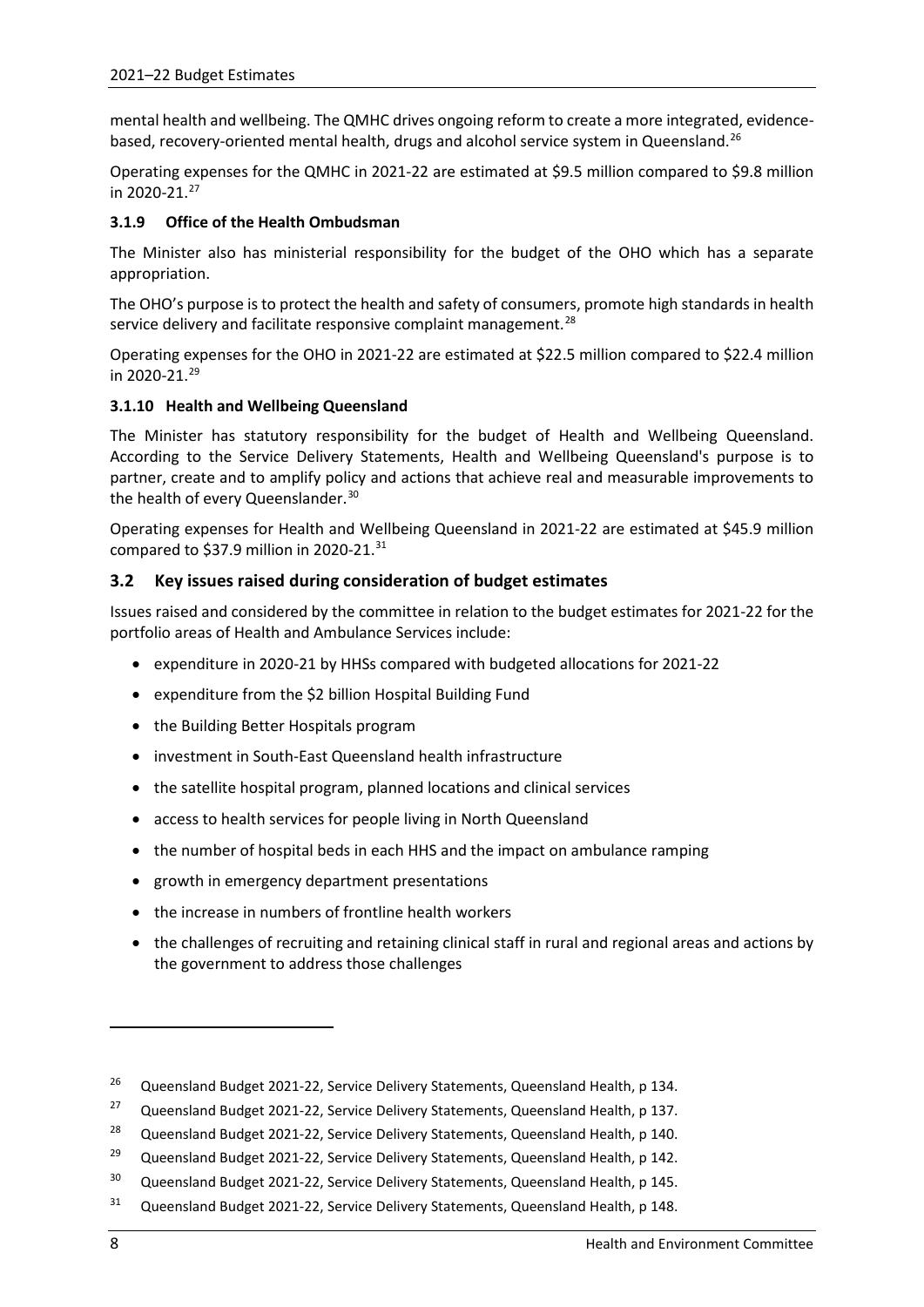- systems for dealing with pressures on beds and infrastructure problems
- the numbers of doctors on Thursday Island and whether it is adequate
- the COVID-19 vaccine rollout, budget allocated, and reimbursements by the federal government and the role of GPs and community pharmacies in the rollout
- COVID-19 vaccine research
- actions by the government to promote medical research, innovation, clinical trials and medical manufacturing in Queensland
- the sewerage leak at the Surgical, Treatment and Rehabilitation Service
- pelvic exenteration surgeries at the Royal Brisbane and Women's Hospital
- budget allocations to address eating disorders
- the Rural and Regional Renal Program
- projects at the Cairns Hospital as part of its transition to a university hospital
- COVID-19 patient management and the use of personal protective equipment and negative pressure rooms at the Princess Alexandra Hospital's Ward 5D
- nosocomial infections at the Princess Alexandra and Prince Charles Hospitals as a result of fomite transmissions of COVID-19
- transmission of COVID-19 at the Hotel Grand Chancellor
- pre-screening of international arrivals for COVID-19
- the rollout of the iEMR electronic medical record system ands associated costs
- use of Pyxis machines in Queensland hospitals
- Work by Children's Health Queensland to help young Queenslanders understand COVID-19
- The care services provided by the Surgical, Treatment and Rehabilitation Service
- efforts to reduce the use of tobacco products in Queensland
- implementation of the Rural Maternity Taskforce Report recommendations
- the provision of pregnancy termination services in hospital and health service facilities
- investment in nursing and midwifery
- involvement of the QAS in the COVID-19 response including standing up of fever testing clinics and the transport of confirmed COVID patients
- the restructure and staffing of the QAS
- the QAS bicycle unit
- planning for new ambulance stations
- billing for ambulance services in the 2020-21 financial year
- QAS partnerships with other health professionals
- the promotion of medical research, innovation, clinical trials and medical manufacturing in Queensland
- treating critical patients who are suffering from an overwhelming infection with COVID-19, and the prevention of long-term damage from COVID-19.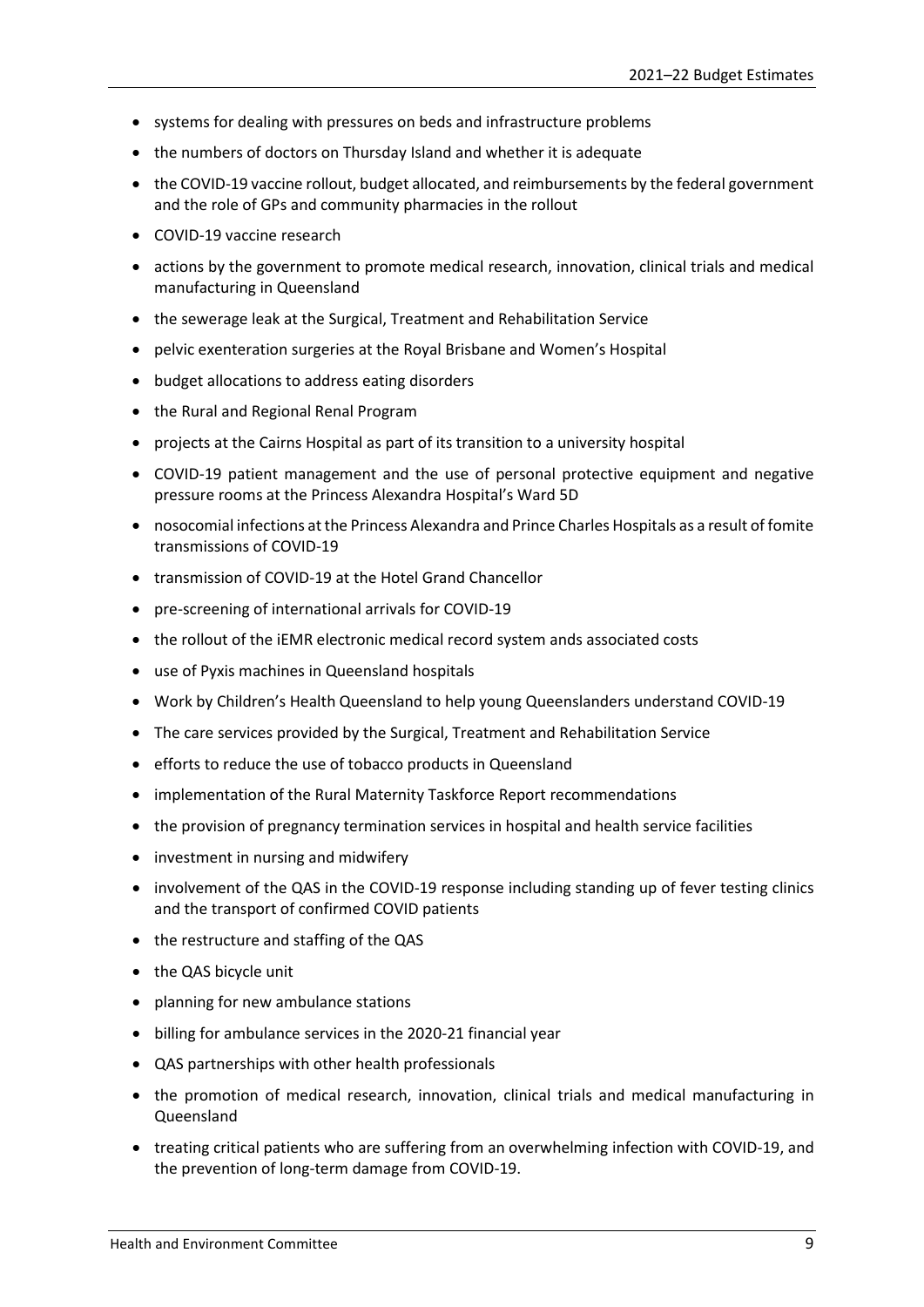# <span id="page-14-0"></span>**4 Minister for the Environment and the Great Barrier Reef and Minister for Science and Youth Affairs**

Hon Meaghan Scanlon MP, Minister for the Environment and the Great Barrier Reef and Minister for Science and Youth Affairs, is the Minister responsible for the Department of Environment and Science (DES/department).

# **Department of Environment and Science**

The DES comprises the following service areas:

- Environmental Policy, Programs and Regulation Services
- Parks, Wildlife and Conservation Services
- Science
- Heritage Protection Services
- Youth Engagement.<sup>[32](#page-14-1)</sup>

The following table taken from the Appropriation Bill 2021 compares the appropriations for DES compared with the budgeted and estimated actual cash appropriations for 2020-21.

| <b>Appropriations</b>   | <b>Budget</b><br>2020-2021<br>\$'000 | <b>Est. Actual</b><br>2020-2021<br>\$'000 | Vote 2021-2022<br>\$'000 |
|-------------------------|--------------------------------------|-------------------------------------------|--------------------------|
| <b>Controlled Items</b> |                                      |                                           |                          |
| departmental services   | 716,239                              | 675,539                                   | 682,105                  |
| equity adjustment       | 11,734                               | 9,734                                     | 44,978                   |
| Administered Items      | 78,819                               | 78,819                                    | $\cdot$                  |
| Vote                    | 806,792                              | 764,092                                   | 727,083                  |

#### **Table 4: Appropriations for the Department of Environment and Science for 2020-21 and 2021-22**

Source*:* Appropriation Bill 2021, Schedule 2, p 17.

As illustrated in Table 4 above, the 2021–22 appropriation of \$727.1 million represents an decrease of \$79.7 million or 9.9% compared to the 2020-21 appropriation. According to the Service Delivery Statements, the decrease primarily relates to:

- transfer of Arts Queensland from DES under machinery of government changes in 2020–21
- short-term funding for COVID-19 economic stimulus projects including the National Parks Works and Jobs Boost and Reef Assist Jobs Boost programs provided in 2020–21.<sup>33</sup>

<span id="page-14-1"></span><sup>&</sup>lt;sup>32</sup> Queensland Budget 2021-21, Service Delivery Statements, Department of Environment and Science, pp 1-2.

<span id="page-14-2"></span><sup>&</sup>lt;sup>33</sup> Queensland Budget 2021-21, Service Delivery Statements, Department of Environment and Science, p 10.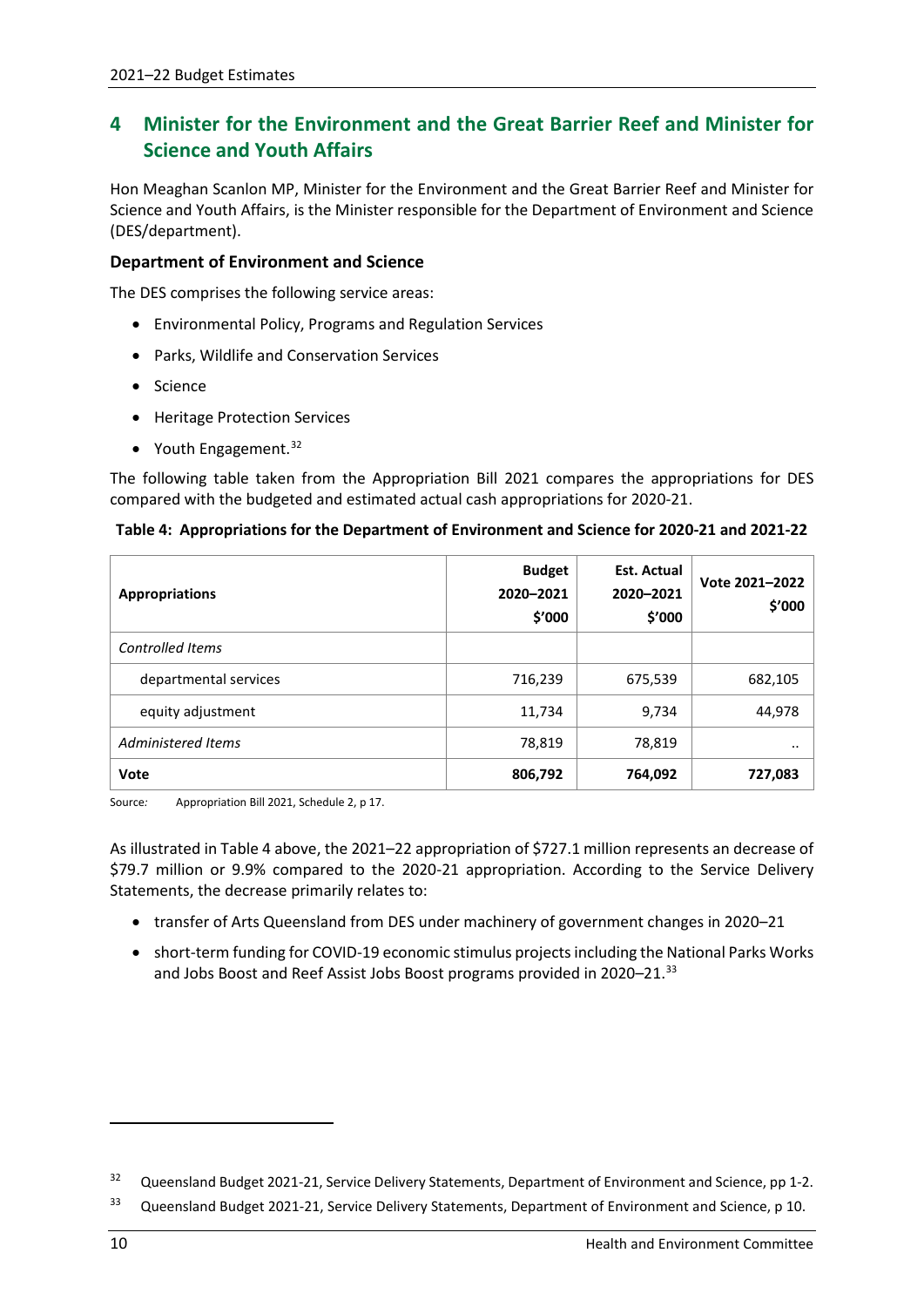The Service Delivery Statements advise:

These reductions are offset by increases in expenditure for the Queensland Reef Water Quality Program, Waste Management and Resource Recovery Strategy program, Indigenous Land and Sea Ranger Program, Great Barrier Reef Field Management Program and Nature Refuges.<sup>[34](#page-15-1)</sup>

DES's total budgeted expenses for 2021-22 are \$832.3 million, a decrease of \$56.8 million, or 6.39% from the 2020–21 budgetted expenses.<sup>[35](#page-15-2)</sup>

DES also administers funds on behalf of the state including the collection of the Queensland Waste Levy. Total administered income and expenses in 2021-22 are budgeted to be \$326 million, a decrease of \$49.8 million or 13.25% from estimated actuals in 2020-21. $36$ 

The Service Delivery Statements advise the decrease in the expenses and revenue for administered items in 2021-22 is primarily due to reduction in administered appropriation income related to Arts Queensland, which separated from the department in 2020–21. [37](#page-15-4) However, this was partially offset by an increase in revenue collected under the Queensland Waste Levy due to indexation of the levy rate.<sup>[38](#page-15-5)</sup>

## <span id="page-15-0"></span>**4.1.1 Budget highlights – Department of Environment and Science**

The Service Delivery Statements outline the DES budget highlights for 2021-22 which include:

- \$228.7 million over 5 years to maintain existing levels of investment in Reef Water Quality programs
- \$179.7 million to continue Queensland's Waste Management and Resource Recovery Strategy implementation
- \$41.5 million over 4 years (\$61 million over 15 years) to support Land Restoration Fund Trust investments
- \$15.6 million over 2 years to support monitoring of land impacted by coal gasification byproducts and the ongoing prosecution of Linc Energy and its former directors for alleged serious environmental harm
- \$9.5 million over 4 years (\$2.5 million per annum ongoing) to continue delivery of comprehensive mapping and assessment of vegetation change and condition to support environmental and vegetation management laws and underpin policy and investment to develop new high-growth markets for carbon, biodiversity trading and offsets including reef credits in Queensland
- \$12 million over 4 years (\$3 million per annum ongoing) for the management and removal of problem estuarine crocodiles and associated 'Crocwise' safety education, population monitoring, and research and development of new management techniques
- \$6 million over 4 years (\$1.5 million per annum ongoing) to continue existing agreements with the South East Queensland Wildlife Hospital Network that maintain a coordinated wildlife care network to respond to natural and human induced factors impacting on wildlife health

<span id="page-15-1"></span><sup>&</sup>lt;sup>34</sup> Queensland Budget 2021-21, Service Delivery Statements, Department of Environment and Science, p 10.

<span id="page-15-2"></span><sup>&</sup>lt;sup>35</sup> Queensland Budget 2021-21, Service Delivery Statements, Department of Environment and Science, p 10.

<span id="page-15-3"></span><sup>&</sup>lt;sup>36</sup> Queensland Budget 2021-21, Service Delivery Statements, Department of Environment and Science, p 10.

<span id="page-15-4"></span><sup>&</sup>lt;sup>37</sup> Queensland Budget 2021-21, Service Delivery Statements, Department of Environment and Science, p 10.

<span id="page-15-5"></span><sup>&</sup>lt;sup>38</sup> Queensland Budget 2021-21, Service Delivery Statements, Department of Environment and Science, p 10.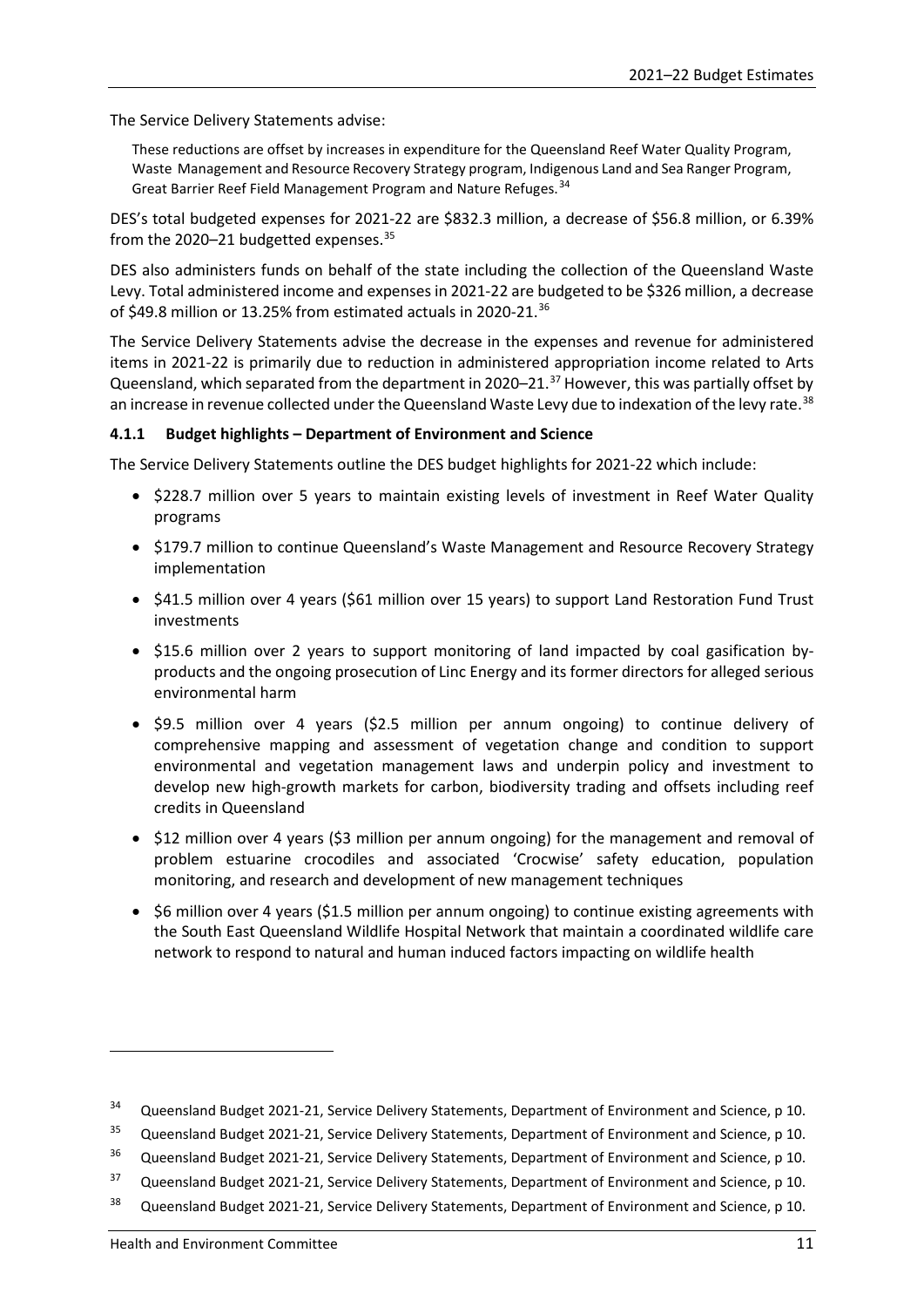• \$8.6 million to continue the delivery of the Values Based Management Framework and to support improved visitor experiences and infrastructure in Queensland's national parks.<sup>[39](#page-16-2)</sup>

# <span id="page-16-0"></span>**4.1.2 Capital program**

In 2021-22 DES has a capital program of \$61.1 million, including \$57.2 million in capital purchases and \$3.8 million in capital grants. [40](#page-16-3) The program includes:

- \$5.6 million towards delivery of buildings and park infrastructure
- \$4.3 million invested in high priority land acquisitions for the expansion of the protected area land portfolio
- \$3.8 million towards the replacement of major vessels for marine parks management
- \$3.8 million capital grant for urgent remedial conservation works at Newstead House
- \$3.5 million to construct the Eastern Yalanjiwarra Culture and Tourism Hub and Visitor Centre at Daintree National Park
- $\bullet$  \$2.1 million to deliver the final tranche of the Government Science Platform.<sup>[41](#page-16-4)</sup>

According to the Budget Strategy and Outlook, the Queensland Government is establishing a \$500 million Carbon Reduction Investment Fund, with its returns used to support the existing Land Restoration Fund Capital program.[42](#page-16-5)

# <span id="page-16-1"></span>**4.2 Key issues raised during consideration of budget estimates**

Issues raised and considered by the committee in relation to the budget estimates for 2021-22 for the portfolio areas of Environment, Great Barrier Reef, Science and Youth Affairs include:

- the Climate Action Plan 2020-2030, including interim targets, consultation with stakeholders and the community, and contribution to Queensland's COVID-19 economic recovery plan
- Queensland's greenhouse gas emissions
- the capital budget for DES
- the acquisition of protected areas
- budget allocations for private protected areas
- the cost of the Nature Refuges Program
- assessment of properties for inclusion within the protected area system
- benefits to Queensland of the \$1.4 billion investment in the environment, particularly as it relates to the recently secured Olympic and Paralympic Games 2032 and the delivery of a climate-positive games
- funding for, and status of, the Great Barrier Reef
- the Land Restoration Fund
- the Waste Management and Resource Recovery Strategy, investment in waste management and strategies to target illegal dumping

<span id="page-16-2"></span><sup>&</sup>lt;sup>39</sup> Queensland Budget 2021-21, Service Delivery Statements, Department of Environment and Science, p 4.

<span id="page-16-3"></span><sup>&</sup>lt;sup>40</sup> Queensland Budget 2021-22, Capital Statement, p 63.

<span id="page-16-4"></span><sup>41</sup> Queensland Budget 2021-22, Capital Statement, p 63.

<span id="page-16-5"></span><sup>42</sup> Queensland Budget 2021-22, Budget Strategy and Outlook, p 135.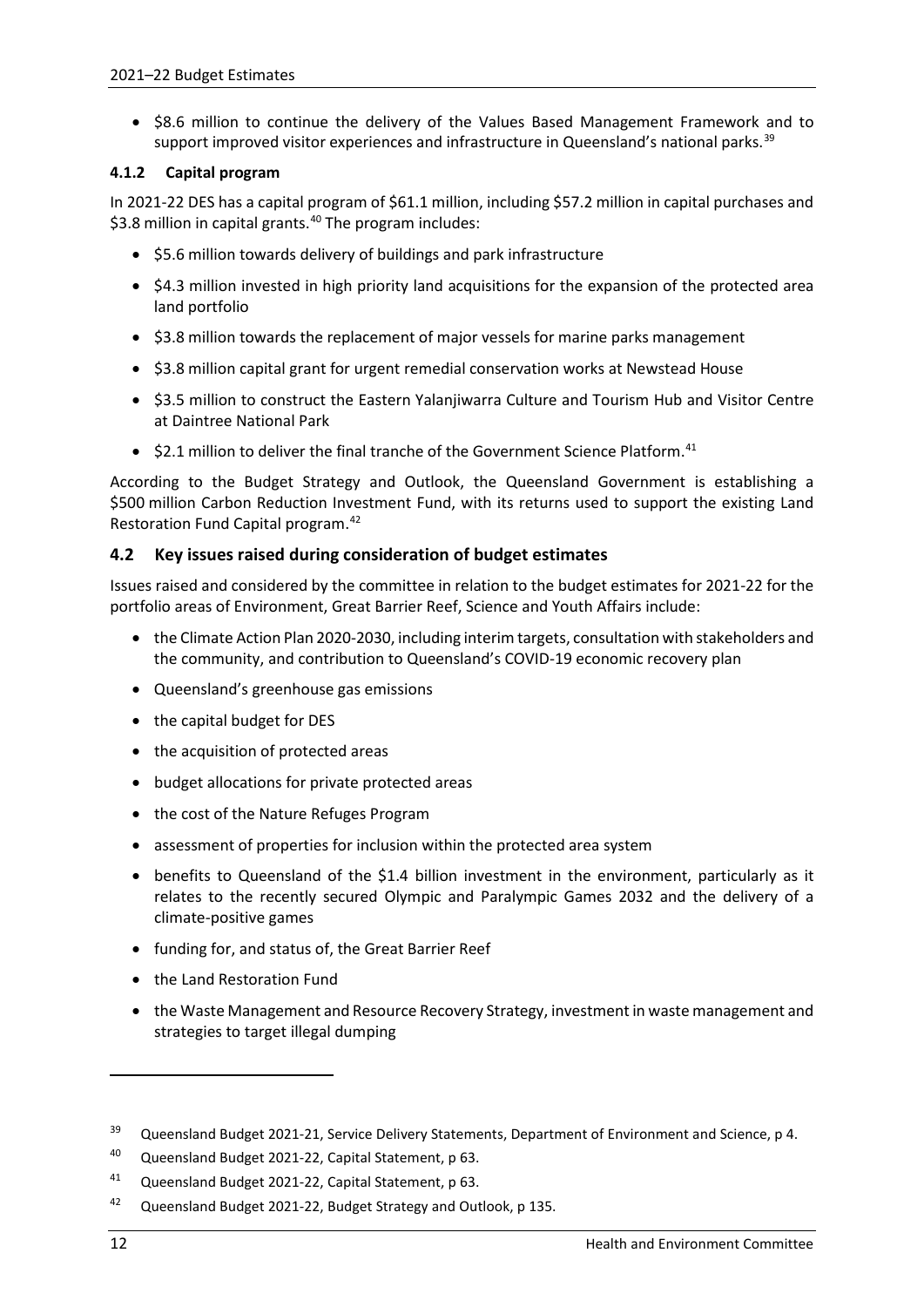- budget to address carbon emissions from feral animals
- expenditure by DES on consultants
- fugitive methane emissions from the Bowen Basin
- programs for carbon farming
- the establishment of the EPA
- the DES organic waste strategy
- fire management funding for parks and forests
- impacts of the Reef Credit System
- appointment of a Mining Rehabilitation Commissioner
- funding for South-East Queensland's wildlife hospital network
- expenditure for the Indigenous Land and Sea Ranger Program
- release of the energy-from-waste guidelines
- timing of the next Health of Queensland science and innovation report
- role of the Chief Scientist and the department in increasing the number of STEM qualified Queenslanders
- awareness of Citizen Science, and the review of the Queensland Citizen Science Strategy
- the Queensland Science and Research Priorities website
- engaging young people with respect to housing affordability and unemployment
- engaging rural and disadvantaged youth
- publication of Statewide Landcover and Trees Study data
- crocodile management in Queensland
- support for scientific research
- investment in the science platform
- supporting science research through grants.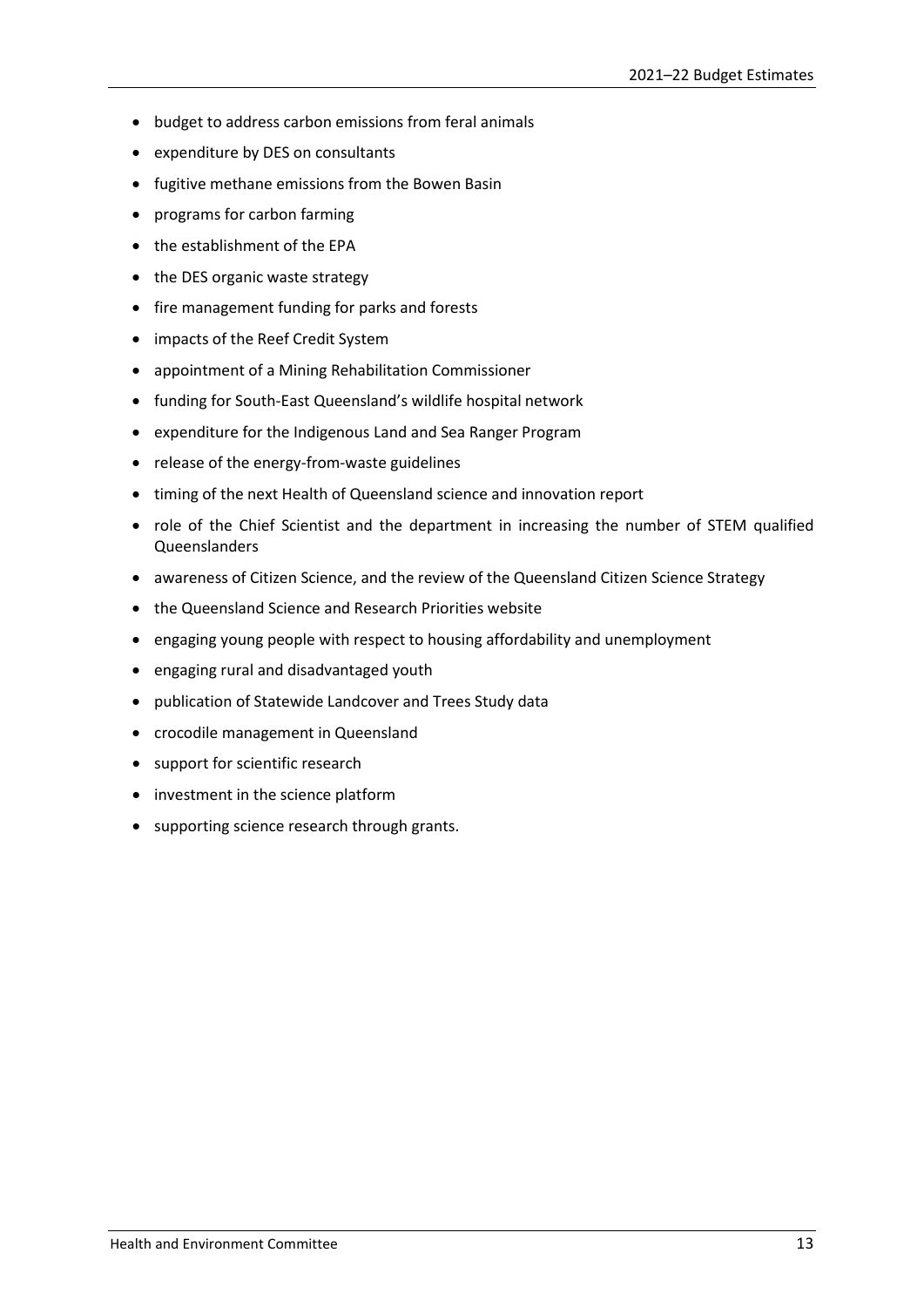# <span id="page-18-0"></span>**Statements of Reservation**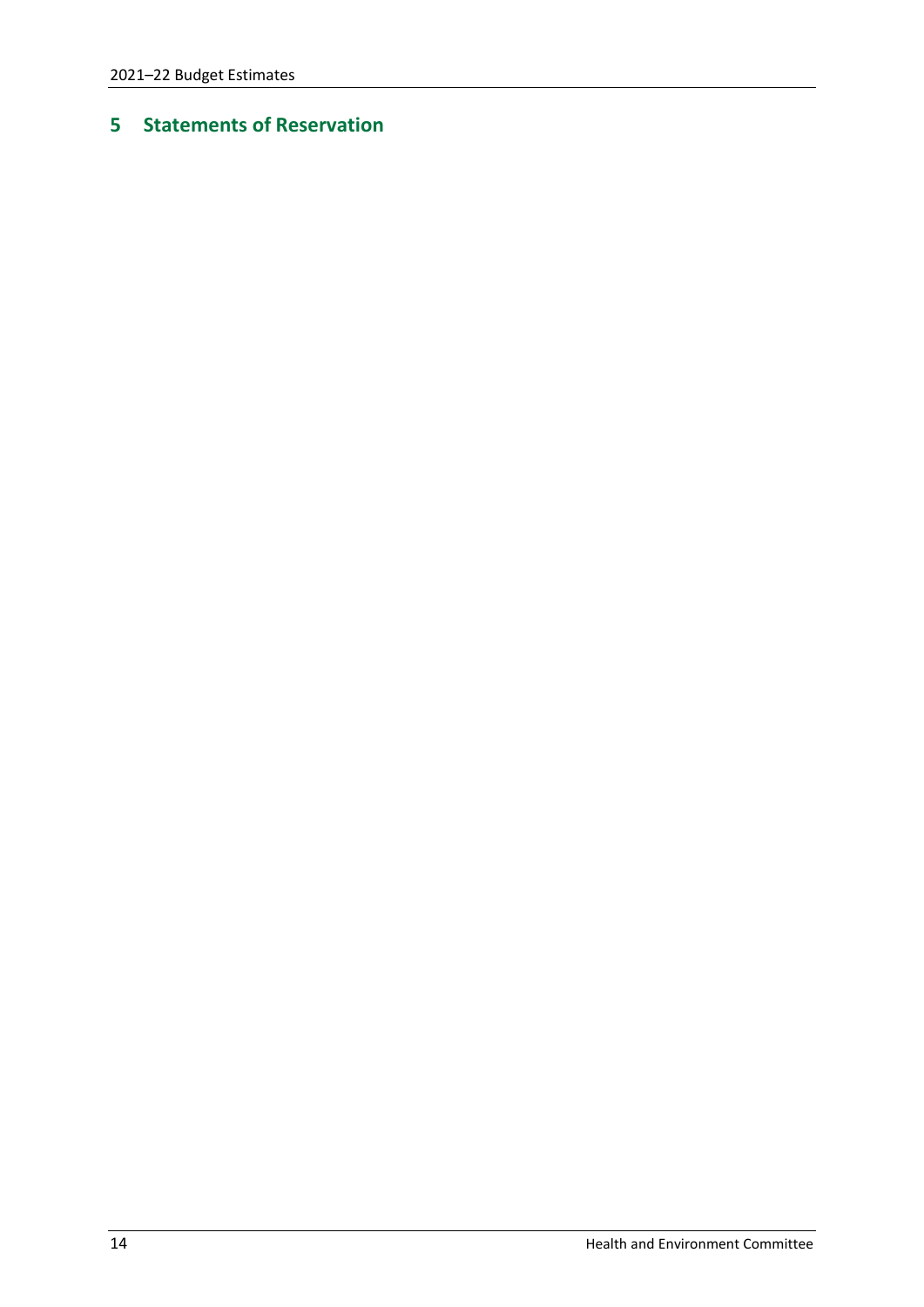#### **STATEMENT OF RESERVATION – LIBERAL NATIONAL PARTY COMMITTEE MEMBERS**

#### **Health and Environment Committee – Budget 2021/22 Statement of Reservation**

The LNP agrees with passing the 2021/22 Budget.

However, honest Queenslanders expected more from the Labor Government's budget.

With the health system in crisis, they deserved solutions to fix ambulance ramping and the evergrowing surgery waiting lists.

With small and family businesses going to the wall under the pressure of COVID lockdowns, they expected the Labor Government to step up and provide COVID support payments.

With young criminals running rampant through Queensland, they expected action to keep their family and possessions safe.

With double income families struggling to buy or rent a home, they expected action be taken to release more land.

What they received was a budget which announced funds without funding and \$4 billion cuts to vital infrastructure spending.

#### **Health**

Firstly, the LNP wishes to thank all those frontline healthcare staff who have endured so much over the past 18 months. We thank them all for their dedication and devotion to keeping Queenslanders fit and healthy in these uncertain times.

However, they deserve more from the Labor Government in their efforts to continue to keep Queenslanders fit and healthy.

After months of sustained pressure from the LNP, there is now an accepted understanding that Queensland Health is in a state of crisis. More ambulances are being ramped at our hospitals than ever before, elective surgery waiting lists have ballooned and the time taken to be seen in Emergency Departments has lengthened. Whether it's on a hospital ramp, surgery waiting list, or inside our emergency departments, more and more Queenslanders are waiting longer than clinically recommended to be treated and they deserve better.

On the morning of the Estimates hearing, the Government hastily announced \$163.7 million to increase capacity across the system. The funding for the 'additional capacity' was not new money, instead already earmarked in the 2021/22 budget delivered only weeks earlier. Concerningly, the announcement appeared to be more about the health of the Labor Government, rather than the health of Queenslanders.

Interestingly, when questioning the Acting Metro North Hospital and Health Service Chief Executive the LNP understood that the additional capacity promised by the Labor Government would cease ambulance ramping. In real terms that means that with an additional 68 beds across the HHS, ambulance ramping will cease. This is despite Metro North facilities having some of the highest rates of ambulance ramping in Queensland – 53 percent at the Royal Brisbane and Women's Hospital, 51 percent at The Prince Charles Hospital, 45 percent at the Redcliffe Hospital and 38 percent at the Caboolture Hospital. The LNP will be keenly reviewing this information as it comes to hand, to see if the Labor Government's contribution of 68 beds will put an end to ambulance ramping at the facilities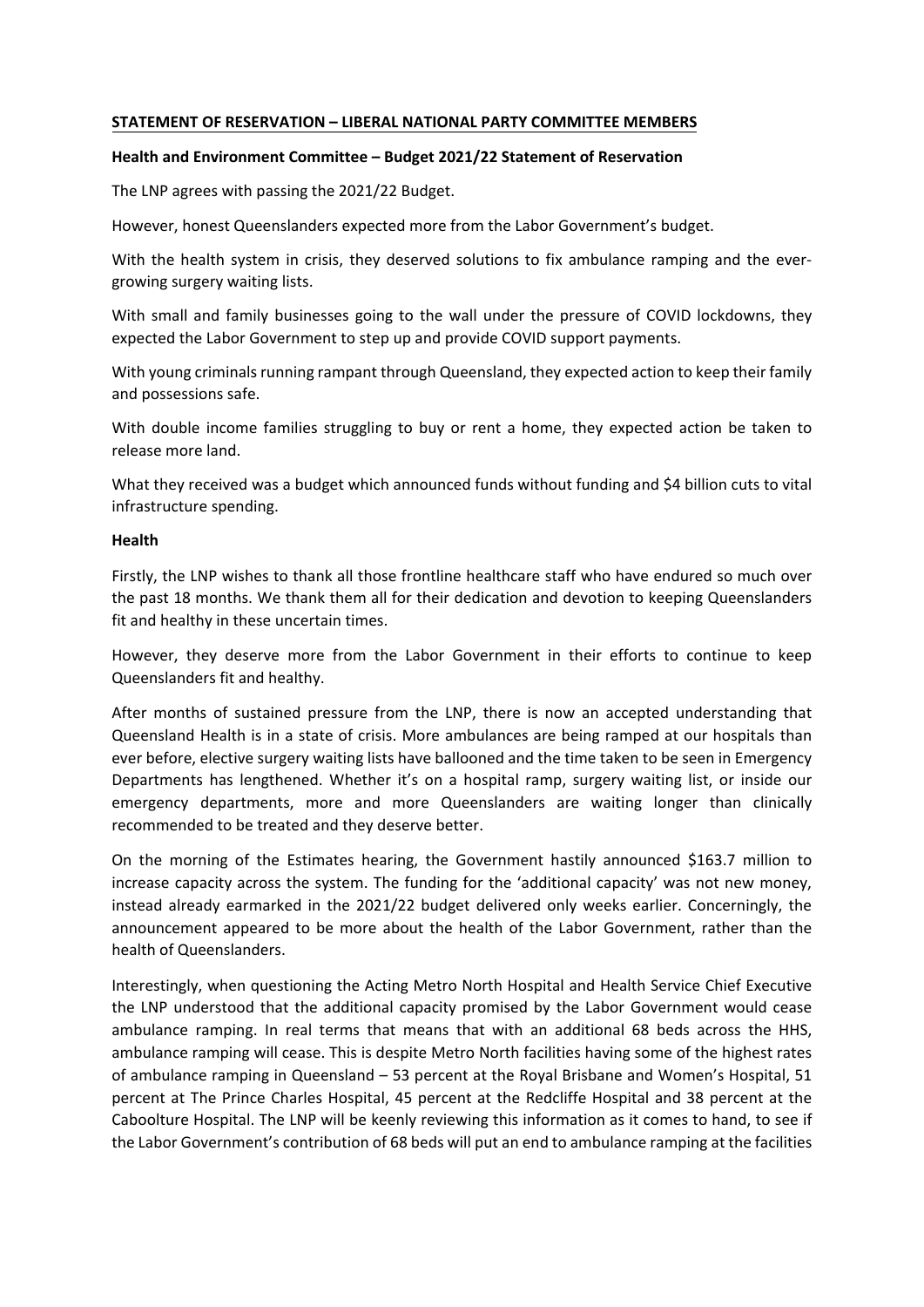across Metro North Hospital and Health Service. Likewise, the LNP will be carefully reviewing how this funding will improve key health performance metrics across the state.

The LNP is also concerned with the reduction some HHSs will see in their FTE count and budget when compared to what was actually spent, or reconciled, last financial year. The LNP sought assurances from a number of Hospital and Health Service CEO's but remains concerned that services across some of Queensland's Hospital and Health Services may have been cut.

Throughout the hearing the much hyped \$2 billion Hospital Building Fund, announced by the Labor Government on budget day, was closely scrutinised by members of the LNP. Of grave concern was that when asking Hospital and Health Service CEO's about what funding was available to them through the fund, some recalled funding which was made up from regular capital expenditure. It was apparent the Labor Government had not clearly communicated the details of the fund to Hospital and Health Service Chief Executives.

This was not an immediate surprise to the LNP, as the Hospital Building Fund, reportedly worth \$2 billion, was not even notated on a budget paper line item in the 2021/22 budget documents. When and how the funding will be used remains a mystery not only to the LNP, but also to Hospital and Health Service executives as well. The Director-General advised that the fund is being held by Queensland Treasury, and that Queensland Health was not privy to further information on how funding would be released over time. Therefore, questions should be asked over how the Department can effectively plan to increase capacity in the system, without understanding what funding is available.

Given Queensland public hospital system is currently being crippled by capacity issues, the LNP holds serious reservations about the effectiveness of the Hospital Building Fund in alleviating these pressures in both the short and long term. The Hospital Building Fund was always a fund without funding, based on accounting without principles. The Estimates hearing revealed that it won't deliver a cent to build a single new hospital in Queensland this financial year.

The Labor Government's election commitment to build seven satellite hospitals across South East Queensland was also debated by the LNP. It was revealed during the hearing that none of these satellite facilities will contain Emergency Departments, or overnight beds. The LNP believe that these facilities will do little, if anything, to alleviate the current capacity pressures which have beset Queensland's Public Hospital System. Queenslanders who voted for the Labor Government in October 2020, based on their promise to build 'hospitals', could rightly expect these facilities will offer services akin to a hospital, rather than a health clinic.

The LNP also notes its reservation with the decision by the Labor Government to reduce its reporting of Hospital Performance Data, from monthly, to quarterly. Queenslanders deserve accountability and honestly from the Labor Government on the performance of the health system. The LNP believes these statistics should be reinstated to a monthly reporting schedule.

The LNP remains concerned with regard to a number of local issues, which were raised through the hearing. The concerns include:

- − The ability for Hospital and Health Services to meet increasing demand in high growth areas, particularly the Northern Gold Coast.
- − The fact different categorisations are being used across the Queensland Public Health System to classify internal emergencies related to a hospital being over capacity.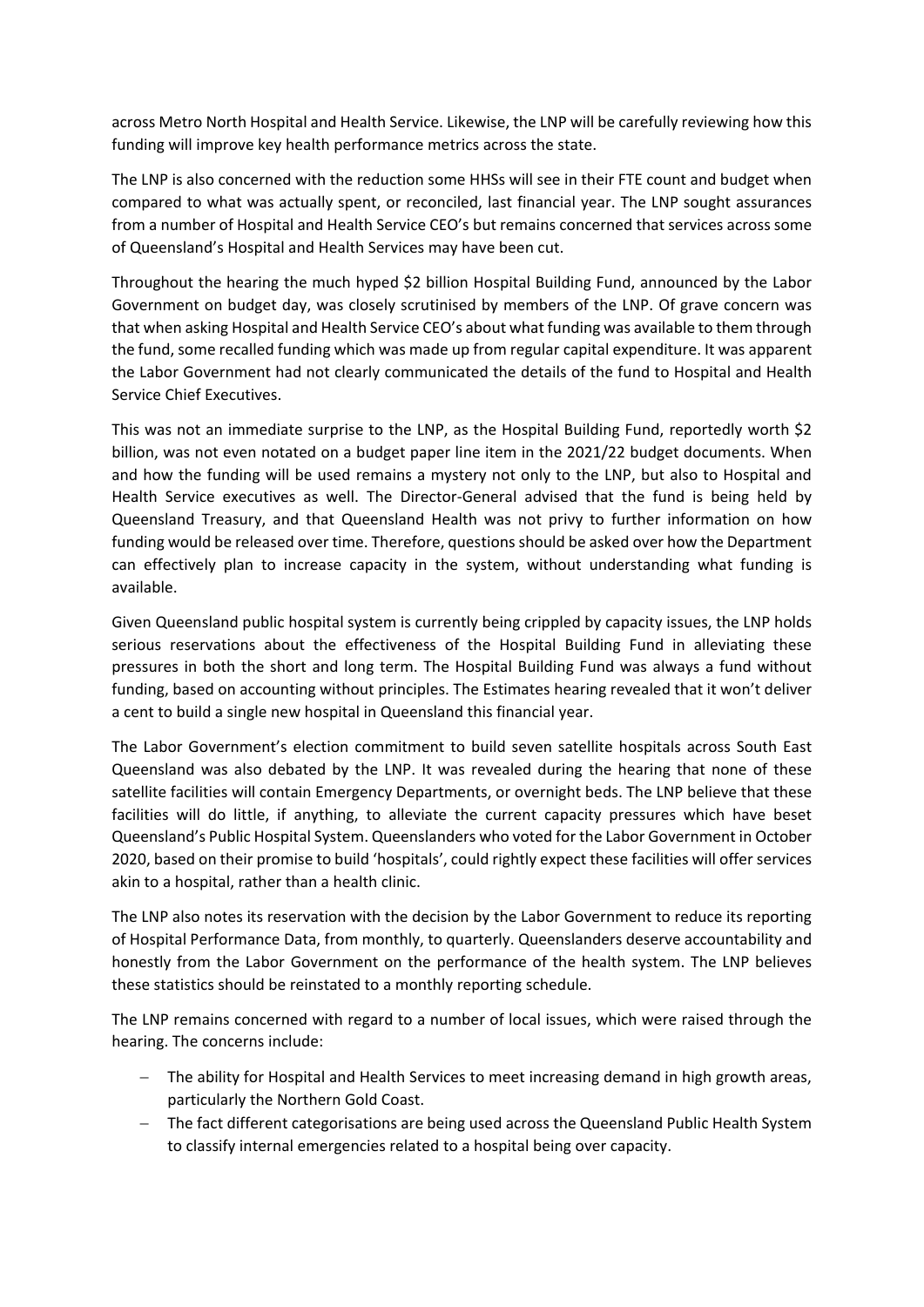- − The reduction of Pelvic Exenteration surgeries being performed at the Royal Brisbane and Women's Hospital.
- − The legal costs incurred by the Metro North Hospital and Health Service in a court case involving a former employee.
- − COVID-19 practices and procedures at the Princess Alexandra Hospital, including the closure of Ward 5D.
- − The cessation of the ie MR Program, and the costs associated with the rollout of the software.

#### **Queensland Ambulance Service**

There is widespread acknowledgement that the Queensland Ambulance Service is under significant strain. Reports in the mainstream media have indicated that ambulances are often delayed, sometimes significantly, when responding to 'triple-zero' calls.

The Labor Government needs to be honest and accountable with Queenslanders and release ambulance ramping data monthly, as was the convention in previous years. Queenslanders should expect to know if their ambulance service is under strain.

At the hearing, it was confirmed that the Commissioner of the Queensland Ambulance receives a live feed of ambulance ramping on a monitor in his office. That data is reported monthly to Queensland Health, but is now only released on a quarterly basis.

The LNP also holds reservations in relation to the management Queensland Ambulance Service rostering arrangements. Despite seeking assurances from the Commissioner, the LNP remains concerned that night and weekend shifts are being left unattended due to newly implemented rostering practices. This, at a time when other parts of our public hospital system are also under extreme stress.

#### **Environment, Great Barrier Reef, Science, and Youth Affairs**

The hearing for the Department of Environment and Science 2021/22 budget is proof there is no correlation between the rhetoric and results of this third-term Labor Government. Even before the hearing began, to chase a headline, the Labor Government announced their Climate Action Plan. Rather than delivering a plan with targets and timelines, Queenslanders instead received a website rehashing old information. At least the website reminded people that Queensland's total emissions have steadily increased over the Labor Government's three terms leaving them less than halfway towards their 2030 reduction pledge.

Labor's high rhetoric low result attitude to the environment continued with the revelation the Department of Environment and Science has not developed a plan to make itself carbon neutral. The LNP is astonished that the body tasked with making Government, and Queensland, carbon neutral has not even thought about how to get themselves to that point.

The LNP called out the Labor Government's Land Restoration Fund as a headline grabbing hoax. In 2017 Labor announced the \$500 million fund with much fanfare. However, four years on it was revealed only \$2.7 million had been spent while under \$150 million has been allocated out to 2036. At this allocation rate it would take 64 years to reach \$500 million.

Another headline grabbing hoax is the Labor Government's 17 percent protected areas target. This budget has seen a 40 percent cut in the amount of funding being allocated to buying new protected areas. The LNP believes it is appalling the Labor Government is spending significantly less to buy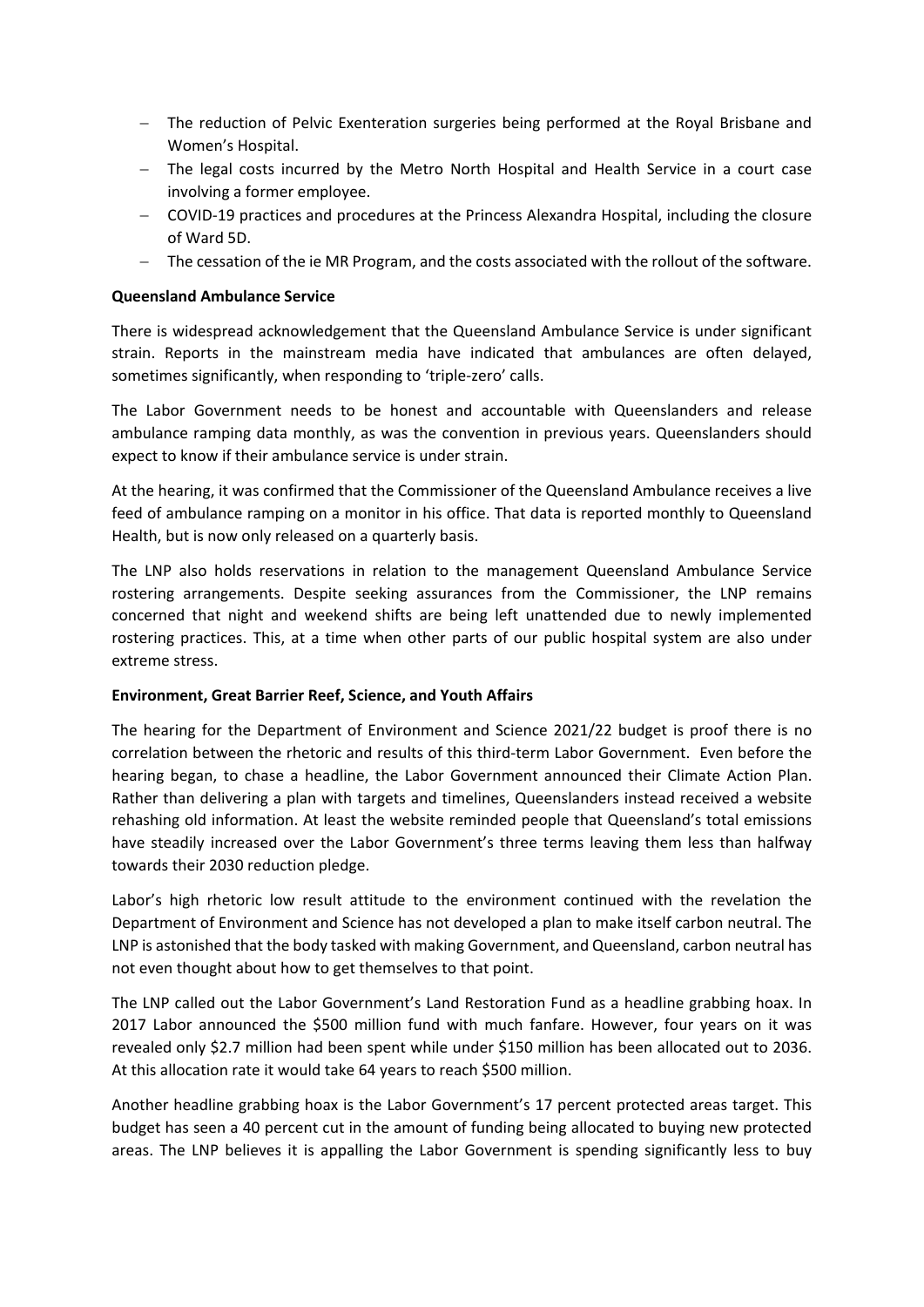bushland than the LNP Brisbane City Council. Even worse, the department admitted there is no plan or timeframe to reach the 17 percent target.

At a time when more and more Queenslanders are accessing national parks for recreation activities the LNP is concerned by the near 40 percent cut to the department's capital budget. Spending less when parks are used more is a recipe for poorly maintained dangerous national parks. Of particular concern is the parks and forest fire management which the Labor Government cut from \$5.3 million to \$1.5 million. Only six months on from the disastrous fires on the iconic Fraser Island, the LNP was stunned the Labor Government saw fit to cut this budget so significantly.

The LNP is concerned the Labor Government will hit Queenslanders with a bin tax. Rather than being honest with Queenslanders, Labor continued its use of weasel words. On one had saying there would no direct impact on households from the Government's waste levy, while on the other not committing to the continuation of payments to councils to offset the impact of the levy on the rates bills of honest Queenslanders.

The LNP and industry eagerly await the Labor Government's organic waste strategy. They promised the strategy by June 2021 which has yet to be released. The LNP call on the Labor Government to get on with it as councils and industry are crying out for policy certainty and support to help better manage what is almost half of residential landfill.

The LNP will continue to call out the third term Labor Government for its high rhetoric low result attitude to the environment.

Queenslanders expect more than just platitudes when it comes to the environment.

#### **Conclusion**

The LNP believes this budget provides little reassurance to honest Queenslanders that ambulance waiting times and hospital waiting lists will drop.

It provides little reassurance crime rates will fall, or planning is being done to bring on a supply of housing stock for people to own or rent.

It provides little reassurance on the delivery of infrastructure needed to get people home to their families faster.

Queenslanders deserve more from this third term Labor Government.

Mr Rob Molhoek MP Deputy Chair Member for Southport

Mark Robinson

Mr Mark Robinson MP Member for Oodgeroo